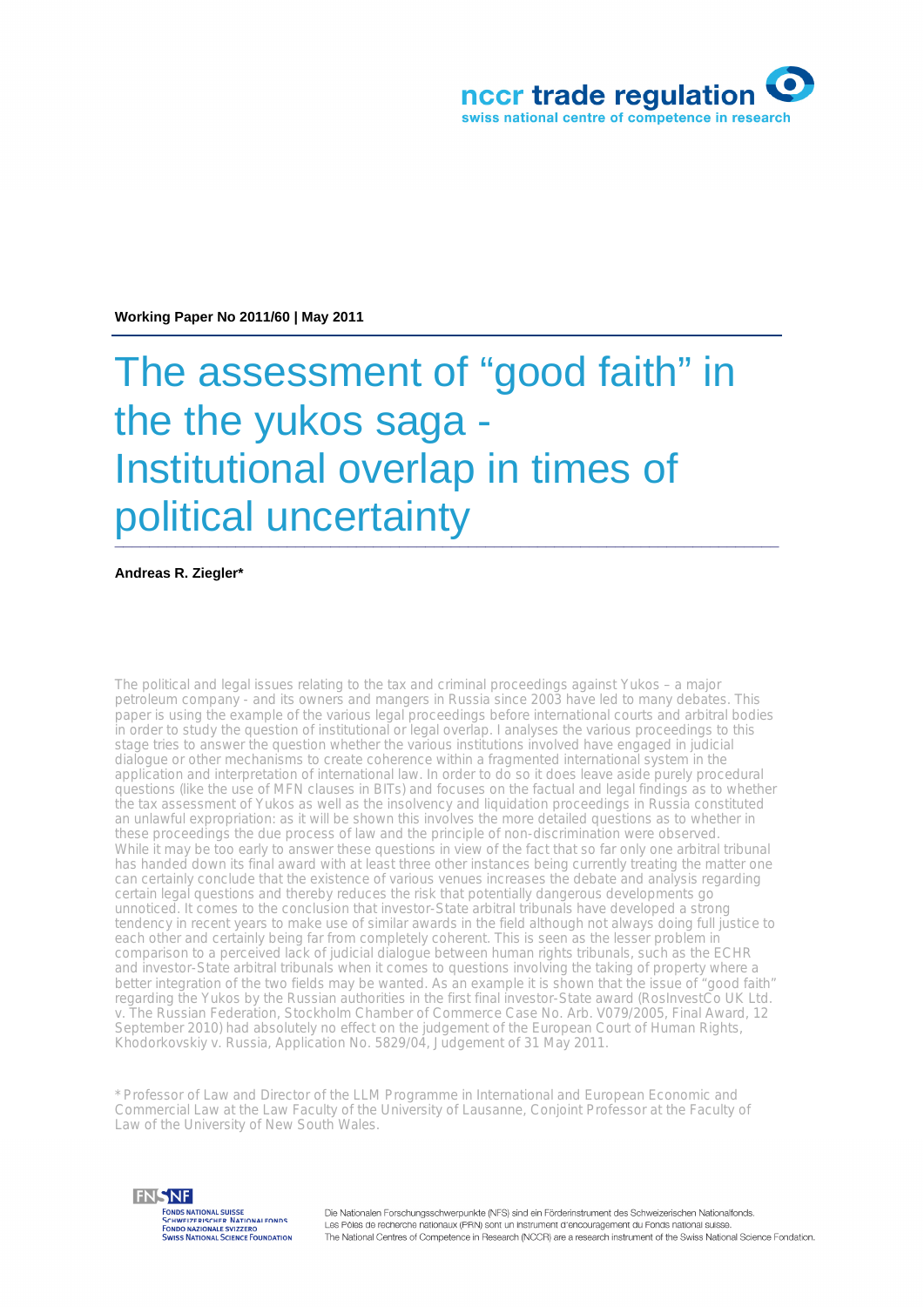# **THE ASSESSMENT OF "GOOD FAITH" IN THE THE YUKOS SAGA -**

# **INSTITUTIONAL OVERLAP IN TIMES OF POLITICAL UNCERTAINTY**

# **(SIMULTANEOUSLY A DISCUSSION OF EUROPEAN COURT OF HUMAN RIGHTS,**  *KHODORKOVSKIY* **V.** *RUSSIA***, APPLICATION NO. 5829/04, JUDGEMENT OF 31 MAY 2011 AND THE ARBITRAL AWARD IN** *ROSINVESTCO UK LTD. v***.** *THE RUSSIAN FEDERATION***, STOCKHOLM CHAMBER OF COMMERCE CASE NO. ARB. V079/2005,**  *FINAL AWARD, 12 SEPTEMBER 2010).*

*Andreas R. Ziegler[\\*](#page-1-0)*

#### **Abstract**

 $\overline{a}$ 

The political and legal issues relating to the tax and criminal proceedings against Yukos – a major petroleum company - and its owners and mangers in Russia since 2003 have led to many debates. This paper is using the example of the various legal proceedings before international courts and arbitral bodies in order to study the question of institutional or legal overlap. I analyses the various proceedings to this stage tries to answer the question whether the various institutions involved have engaged in judicial dialogue or other mechanisms to create coherence within a fragmented international system in the application and interpretation of international law. In order to do so it does leave aside purely procedural questions (like the use of MFN clauses in BITs) and focuses on the factual and legal findings as to whether the tax assessment of Yukos as well as the insolvency and liquidation proceedings in Russia constituted an unlawful expropriation: as it will be shown this involves the more detailed questions as to whether in these proceedings the due process of law and the principle of non-discrimination were observed.

While it may be too early to answer these questions in view of the fact that so far only one arbitral tribunal has handed down its final award with at least three other instances being currently treating the matter one can certainly conclude that the existence of various venues increases the debate and analysis regarding certain legal questions and thereby reduces the risk that potentially dangerous developments go unnoticed. It comes to the conclusion that investor-State arbitral tribunals have

<span id="page-1-0"></span><sup>\*</sup> Professor of Law and Director of the LLM Programme in International and European Economic and Commercial Law at the Law Faculty of the University of Lausanne, Conjoint Professor at the Faculty of Law of the University of New South Wales.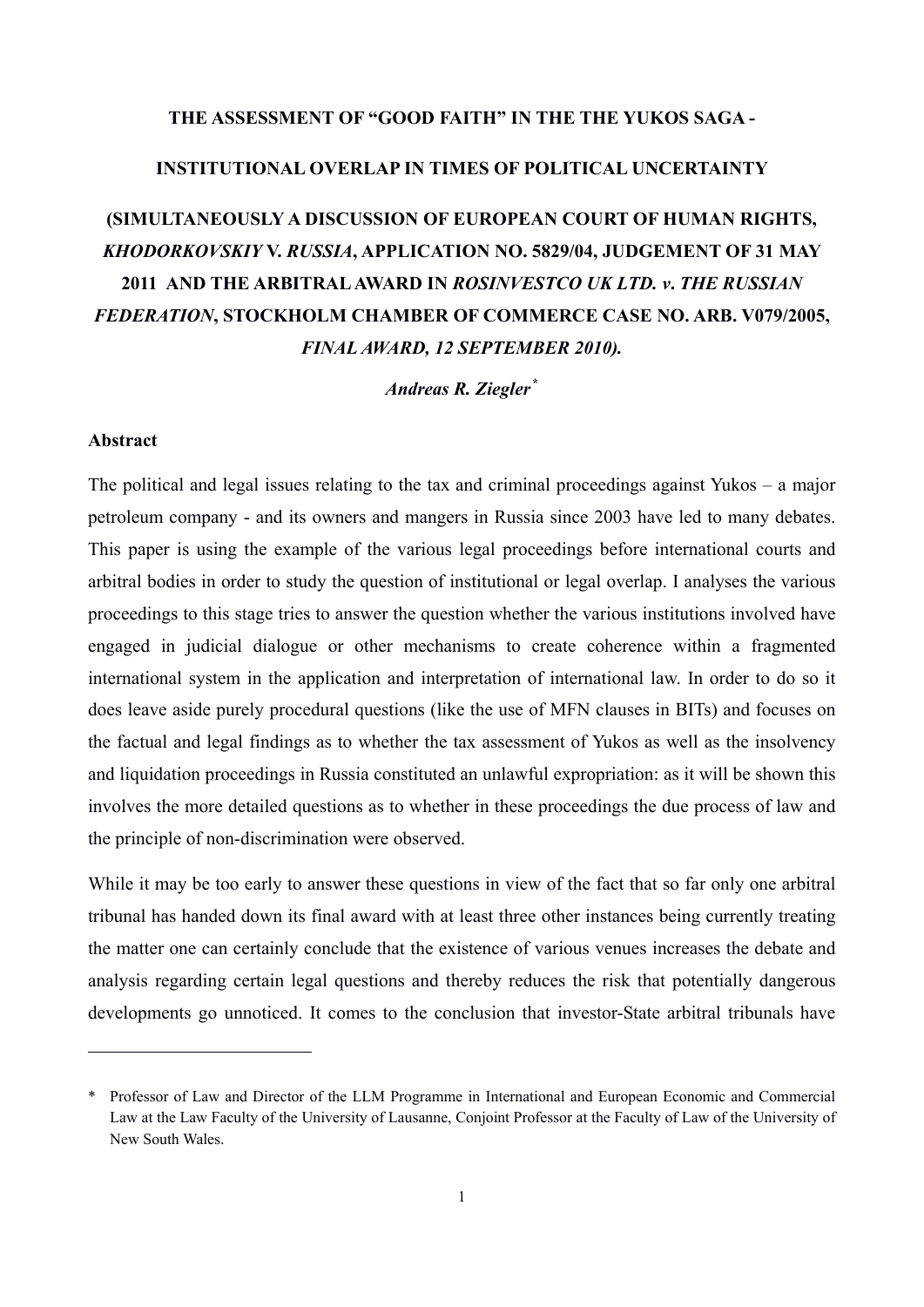developed a strong tendency in recent years to make use of similar awards in the field although not always doing full justice to each other and certainly being far from completely coherent. This is seen as the lesser problem in comparison to a perceived lack of judicial dialogue between human rights tribunals, such as the ECHR and investor-State arbitral tribunals when it comes to questions involving the taking of property where a better integration of the two fields may be wanted. As an example it is shown that the issue of "good faith" regarding the Yukos by the Russian authorities in the first final investor-State award (*RosInvestCo UK Ltd.* v. *The Russian Federation*, Stockholm Chamber of Commerce Case No. Arb. V079/2005, Final Award, 12 September 2010) had absolutely no effect on the judgement of the European Court of Human Rights, *Khodorkovskiy* v. *Russia*, Application No. 5829/04, Judgement of 31 May 2011.

**Key words:** International law, foreign investment, expropriation, regional integration, investor-State arbitration, overlapping jurisdictions, forum shopping, Russia, Yukos, ECHR, Energy Charter Treaty

#### **Introduction**

 $\overline{a}$ 

The legal and political questions concerning the measures taken by the Russian Government since 2003 with regard to the Yukos Oil Company since 2003 have everything to make it the subject of newspaper articles and conspiracy tales.<sup>[1](#page-2-0)</sup> At the same time, the legal issues and the various for a where have been treated in the last eight years are of high interest for the current discussion of the fragmentation and the overlap of legal systems. While the domestic criminal proceedings (in particular against *Mikhail Khodorkovsky*) [2](#page-2-1) are regularly covered by news programs on television around the world, the more abstract questions regarding the alleged unlawful expropriation and treatment contrary to guarantees for international investors are regularly treated by investment law specialists in practice and academia.

The Yukos Oil Company, a joint-stock company active in the petroleum business was constituted on 15 April 199[3](#page-2-2) under Russian law<sup>3</sup> in the process of the transformation of the Former Soviet economy. It was privatized in the late 1996 and until 2003 considered to be basically under the

<span id="page-2-0"></span><sup>1</sup> See for details Richard Sakwa, The Quality of Freedom: Khodorkovsky, Putin, and the Yukos Affair, Oxford, Oxford University Press, 2009.

<span id="page-2-1"></span><sup>2</sup> See below on the relationship between the criminal proceedings against him and the investment claims.

<span id="page-2-2"></span><sup>3</sup> Resolution no. 354 of the Russian Government of 15 April 1993.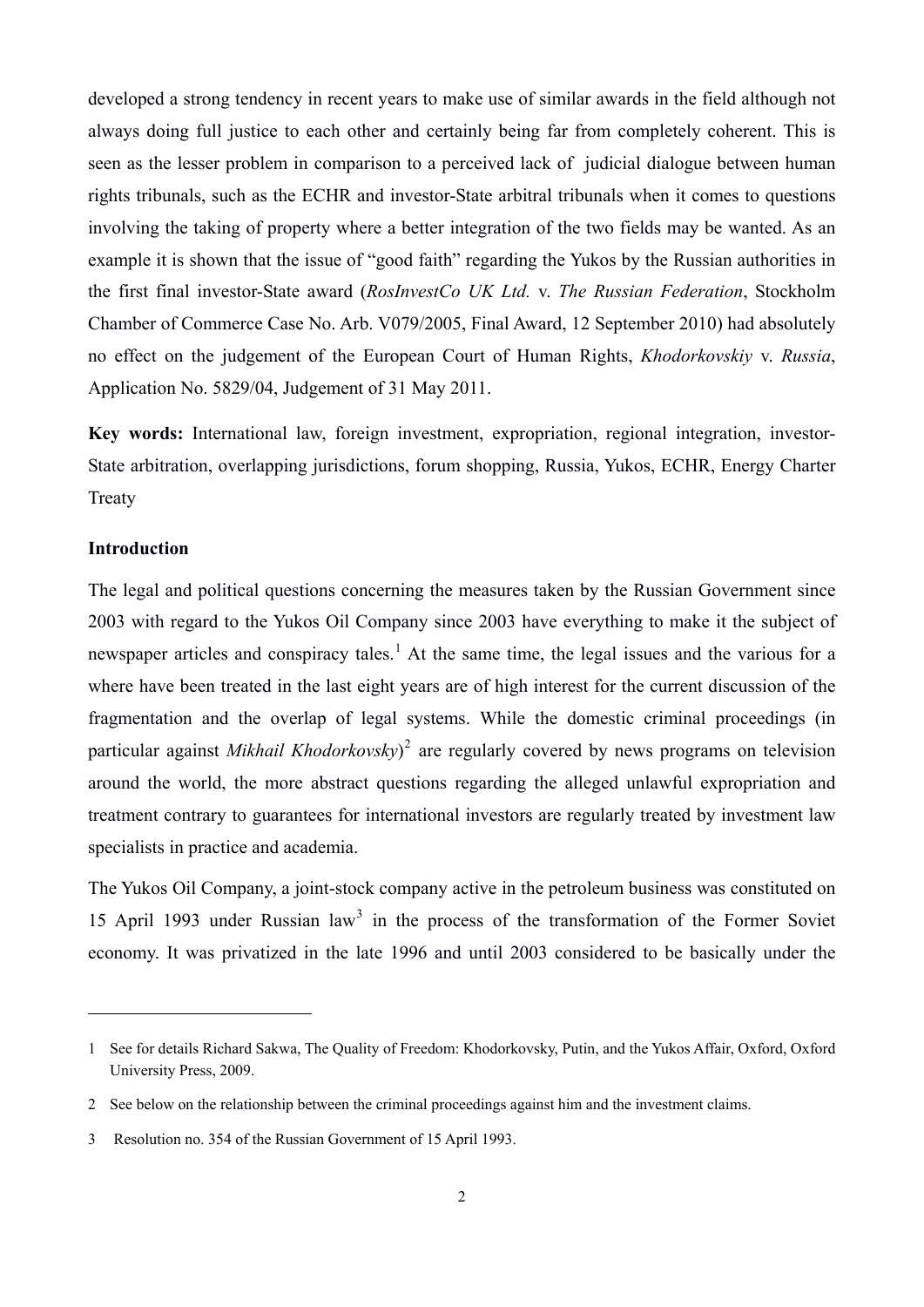control of *Mikhail Khodorkovsky[4](#page-3-0)* and a number of other Russian citizens, all rather prominent in Russia due their important personal wealth and the questions relating to its creation in the years after the collapse of the former Soviet Union.<sup>[5](#page-3-1)</sup> Generally it was held that the company was one of the biggest and most prosperous in the period immediately before 2003, with headquarters in Moscow and operations throughout Russia.

In 2003, following a tax reassessment, the Russian tax authorities claimed payment of approximately 27 billion USD, and proceeded to freezing the company's assets once it was clear that such a sum could not be paid within the period granted. The mount of taxes claimed were in excess of the total revenues of the company in 2002 and 2003. On 1 August 2006, the competent local bankruptcy court in Moscow proceeded to declaring the company officially bankrupt and ordered its liquidation. Russia – in an effort to collect the taxes and associated penalties - began by auctioning a key part of Yukos' business on 19 December 2004. Yukos' remaining assets were then liquidated in a series of auctions, with the final auction held on 15 August 2007. Most assets were sold to oil companies owned or controlled by the Russian State. The prices were considered reactively low.

In addition, it was criticized that the judges in the court proceedings against the company and its owners and managers had been exposed to undue political influence. In particular the case of Mr. Khodorkovsky himself - a major shareholder of Yukos who was convicted by Russian courts for fraud and tax evasion - has since been treated in the media and politics. At the time of the events at issue he was detained in Moscow on various charges, namely fraudulent acquisition of shares, misappropriation of proceeds and assets, corporate and personal tax evasion. He was later sentenced by the Russian courts for fraud and tax evasion.

#### **Political Debate**

 $\overline{a}$ 

On the political level, with regard to both the Yukos company as such and the former owners and managers, in particular Mr. Khodorkovsky, several bodies took action. The the Parliamentary Assembly of the Council of Europe condemned Russia's behaviour on 25 January 2005 as a political campaign against the former owners of the company in order to weaken private ownership

<span id="page-3-0"></span><sup>4</sup> *Mikhail Borisovich Khodorkovsky or Khodorkovskyi* (several transcriptions exist).

<span id="page-3-1"></span><sup>5</sup> See, for example, Bruce Kapferer, Oligarchs and oligopolies: new formations of global power, Berghahn Books, 2005.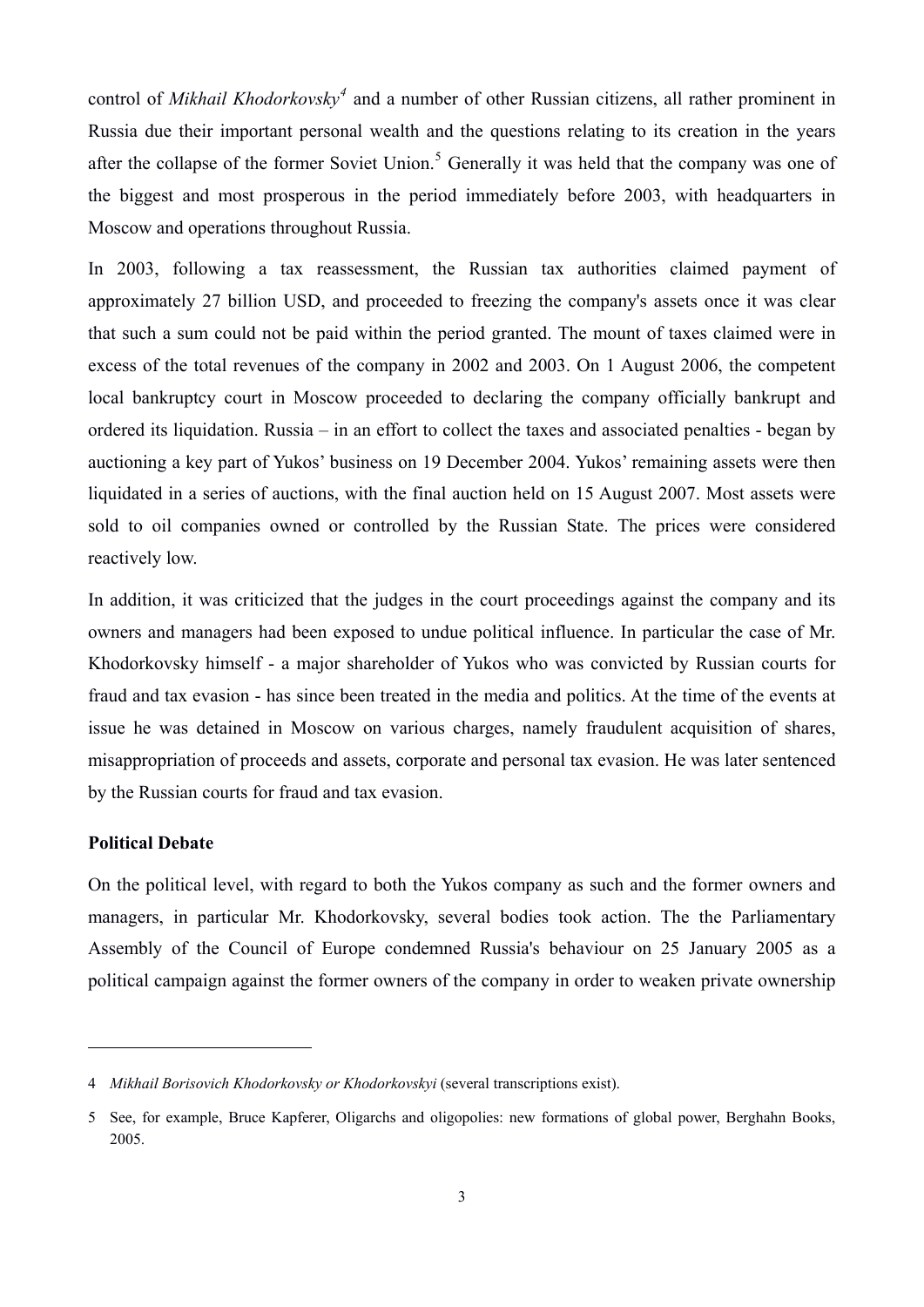and get rid of political opponents.<sup>[6](#page-4-0)</sup> Similarly, the USA Senate passed a resolution stating that "the criminal cases against Khodorkovsky, Lebedev, and their associates are politically motivated." It continued to suggest that "the trial, sentencing, and imprisonment of Mikhail Khodorkovsky and *Platon Lebedev* have raised troubling questions about the impartiality and integrity of the judicial system in Russia," and that their imprisonment represents "a violation of the norms and practices of Russian law."<sup>[7](#page-4-1)</sup> Later the US House of Representatives adopted a similar resolution.<sup>[8](#page-4-2)</sup> Similar motions were voted by Parliament in Germany<sup>[9](#page-4-3)</sup>, Italy<sup>[10](#page-4-4)</sup>, Spain<sup>[11](#page-4-5)</sup> and others.

#### **Legal Action in Domestic Courts**

 $\overline{a}$ 

When it comes to legal actions, the case led not only to tax, bankruptcy and criminal proceedings in Russia but also abroad. Most notably, the company owners and management tried to introduce proceedings in the United States. On two occasions in 2004 and 2005 Yukos filed for bankruptcy

<span id="page-4-3"></span>9 The German Bundestag passed a resolution entitled ""Rechtsstaatlichkeit in Russland stärken" (Strengthening the Rule of Law in Russia) on 2 July 2009. Text available at: http://dip21.bundestag.de/dip21/btd/16/136/1613613.pdf

<span id="page-4-4"></span>10 The Italian Parliament voted on 24 September 2009 in favour of a motion urging the Italian Government "to activate all diplomatic channels, together with other European partners, to guarantee the respect for human rights and the right of defense for Mikhail Khodorkovsky and Platon Lebedev and for all Russian citizens". See Mozioni Casini ed altri n. 1-00224 e Evangelisti ed altri n. 1-00231 concernenti iniziative per il rispetto dei diritti umani e del diritto di difesa in Russia, available at: http://www.camera.it.

<span id="page-4-5"></span>11 On 1 March 2005 the Committee of Foreign Affairs of the Spanish Congress of Deputies passes a motion supporting the release of Mikhail Khodorkovsky (file number 161/1408), published in the "BOCG. Congreso de los Diputados" Series D, Volume 325 1st February 2006, that calls upon Russian authorities to respect Resolutions 1418 (2005) and 1692 (2005) of the Parliamentary Assembly of Council of Europe in relation to Khodorkovsky and other Yukos executives, in reference to infringements of the rule of law; and to request the immediate transfer of Khodorkovsky to a detention centre with conditions of incarceration to which he is legally entitled as is any prisoner, and which is in proximity to his immediate family.

<span id="page-4-0"></span><sup>6 § 6</sup> of the Resolution. In § 14 of the Resolution it was held that "the circumstances of the arrest and prosecution of leading Yukos executives suggest that the interest of the state's action in these cases goes beyond the mere pursuit of criminal justice, and includes elements such as the weakening of an outspoken political opponent, the intimidation of other wealthy individuals and the regaining of control of strategic economic assets."

<span id="page-4-1"></span><sup>7</sup> U.S. Senate Resolution 322, 18 November 2005. Text available at http://www.govtrack.us/congress/bill.xpd?bill=sr109-322&tab=summary.

<span id="page-4-2"></span><sup>8</sup> On 26 June 2006 the House of Representatives put forward House Resolution 588, introduced by James McGovern (D-Mass.), chairman of the Tom Lantos Human Rights Commission, and Robert Wexler (D-Fla.), chairman of the Foreign Affairs Subcommittee on Europe. The Resolution states that the state-led castigation of Khodorkovsky constitutes "a politically-motivated case of selective arrest and prosecution that serves as a test of the rule of law and independence of Russia's judicial system." Text available at: http://thomas.loc.gov/cgibin/query/z?c111:H.+Res.+588.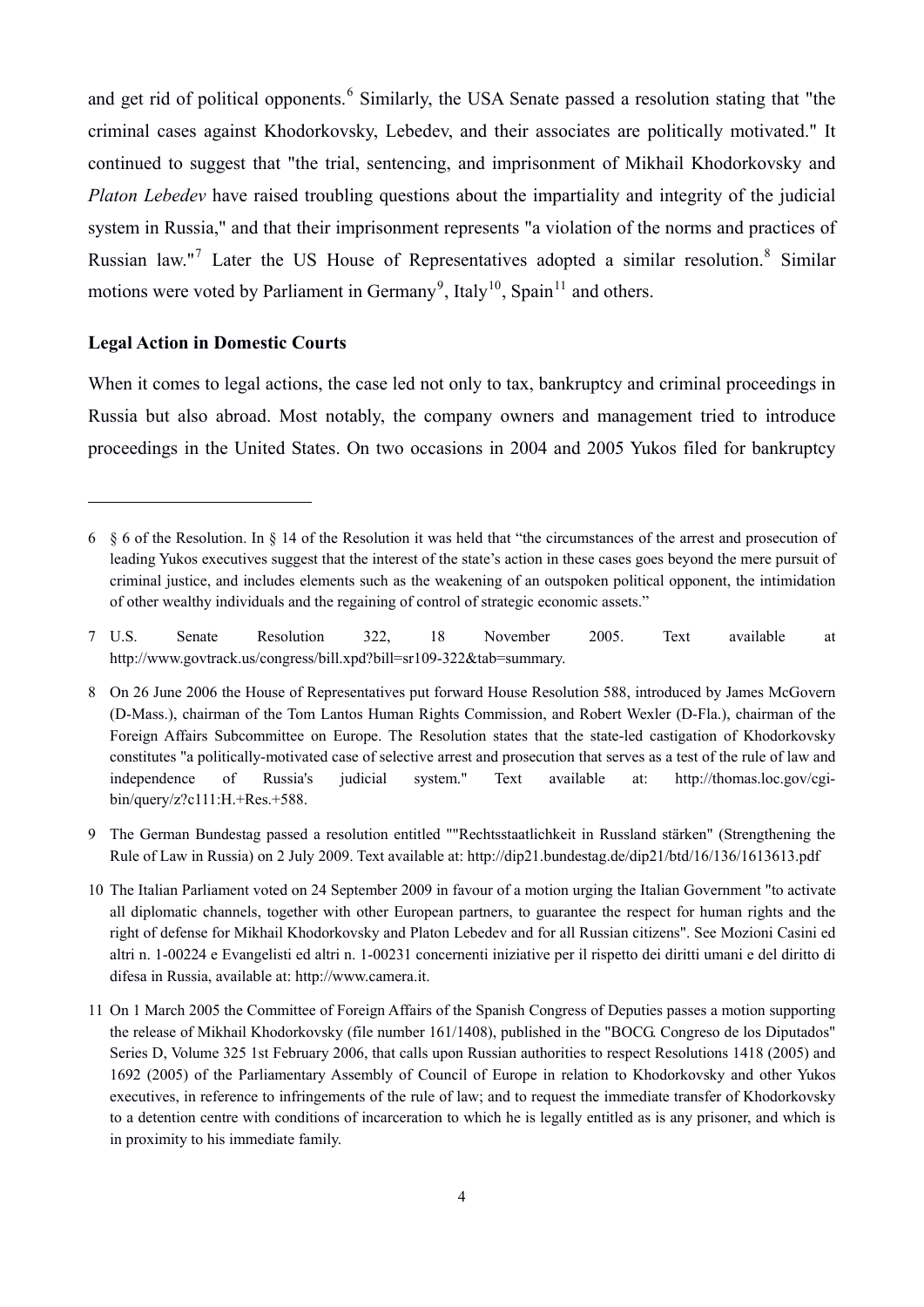protection in the Houston, estimating its assets at \$12.3 billion and its debts at \$30.8 billion, including "alleged taxes owed to the Russian government". Ultimately, however, the Houston District Court declared itself not being competent as the company was not domiciled in the United States.<sup>[12](#page-5-0)</sup>

At the same time, the Russian insolvency proceedings against Yukos and the related actions taken by Yukos subsidiaries worldwide as well as the criminal proceedings against the various persons involved led to a number of judgments and decisions of foreign courts. In the Netherlands, Armenia and the United States various judgement related to the seizure of assets. A particularly noteworthy episode involved the sale an oil refinery in Lithuania for US\$1.492 billion whose proceeds were placed in a bank account in the Netherlands, in the name of Yukos International. Furthermore, following an arbitration between Rosneft and Yukos Capital S.a.r.l. before a Russian Arbitration Court, an arbitral award had been handed down allowing the latter the right to seize Rosneft assets in the Netherlands and elsewhere, e.g. the United Kingdom and the United States. To make the Yukos saga even more complicated, various domestic courts were involved in requests for legal assistance by the Russian authorities, e.g. in Spain<sup>[13](#page-5-1)</sup>, Switzerland<sup>[14](#page-5-2)</sup>, the United Kingdom<sup>[15](#page-5-3)</sup> and

<span id="page-5-0"></span><sup>12</sup> See United States Bankruptcy Court, Southern District of Texas. Houston Division, Yukos Oil Company, Case No. 04-47742; See on these proceedings Matteo M. Winkler, Arbitration Without Privity and Russian Oil: The Yukos Case Before the Houston Court, Spring, 2006, vol. 27, University of Pennsylvania Journal of International Economic Law, 115. See also Dmitry Gololobov and Joseph Tanega, Practitioner Note: YUKOS Risk: The Double-Edged Sword - - A Case Note on International Bankruptcy Litigation and the Transnational Limits of Corporate Governance, New York University Journal of Law and Business, Spring, 2007, vol. 3, 557.

<span id="page-5-1"></span><sup>13</sup> On 6 August 2009 the Spanish authorities refused to extradite Antonio Valdes Garcia, whom the Russian Prosecutor General's Office has sought in connection with the case against former Yukos officials. Valdes Garcia, a Russianborn Spanish national, is the former head of Fargoil, a former Yukos oil trading subsidiary that plays a central role in the second trial against Khodorkovsky. See http://www.khodorkovskycenter.com/history-background/other-keyindividuals.

<span id="page-5-2"></span><sup>14</sup> Swiss Federal Tribunal, Case 1A.29/2007/col, Decision of 13 August 2007, Mikhail Khodorkovsky, currently in detention,v. Swiss Federal Public Prosecutor's Office: The Swiss Federal Tribunal forbade the Swiss authorities from cooperating with Russian prosecutors on Moscow's requests for legal assistance related to the allegations against Khodorkovsky. The Tribunal noted that such assistance must be refused when a case is "a subterfuge to pursue a person for his political opinion".

<span id="page-5-3"></span><sup>15</sup> Following Russia's petition to Britain for the extradition of Yukos employees, the Bow Street Magistrates' Court refused in March 2005 the extradition of both Dmitry Maruev and Natalya Chernysheva. The court deems that the charges against Khodorkovsky and other Yukos employees are "politically motivated". See http://www.doughtystreet.co.uk/news/news\_detail.cfm?iNewsID=108.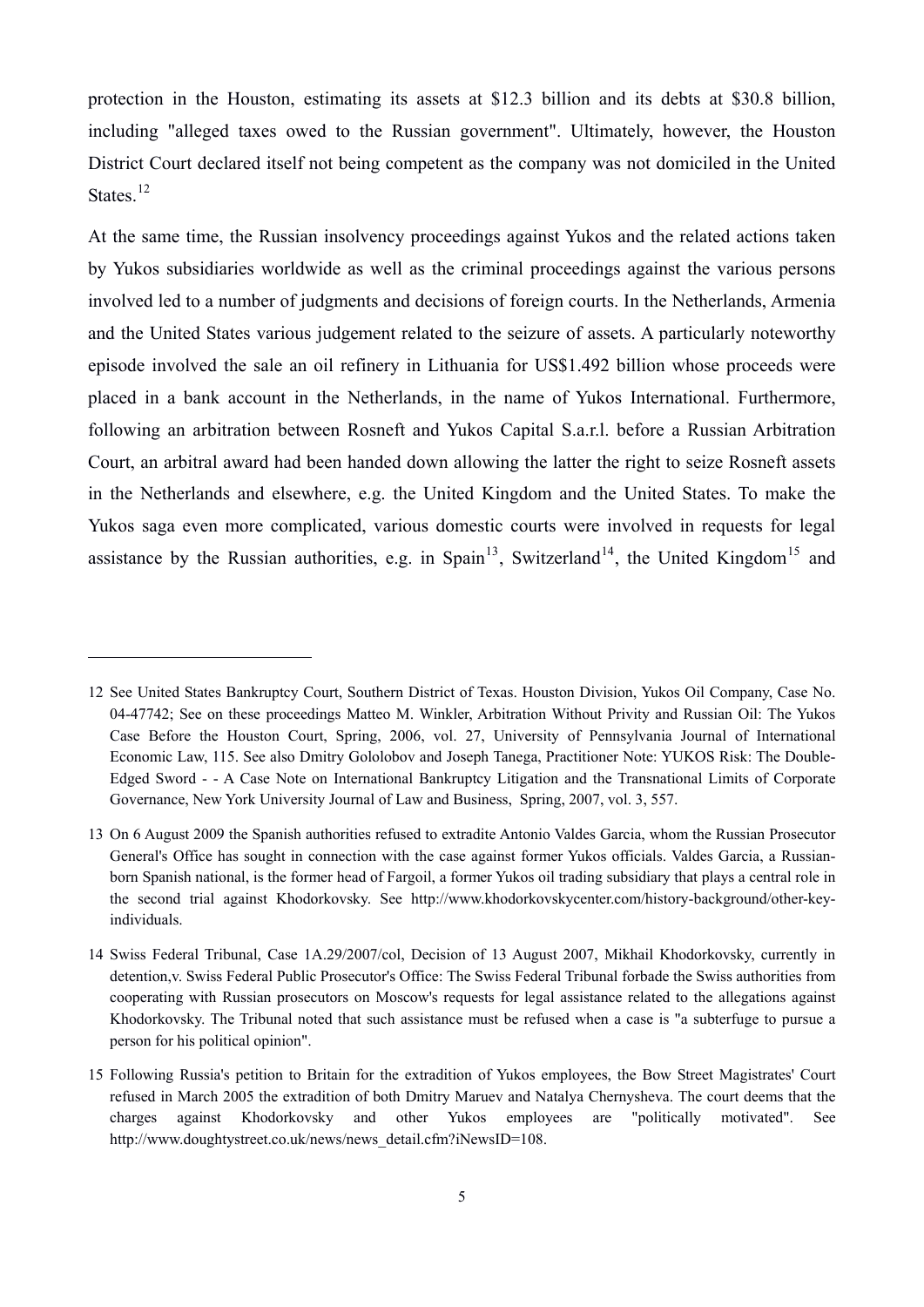Cyprus<sup>[16](#page-6-0)</sup>. All these proceedings shall not be further analysed in this contribution, however although they show the complexity of the matter in view of the complicated corporate structure of Yukos as a truly multinational enterprise (MNE).

#### **International Legal Proceedings**

 $\overline{a}$ 

So far the Yukos saga has led to four international proceedings regarding the measures taken by Russia from 2003 onwards:

- 1. A first arbitral award in a Case known as *RosInvestCo UK Ltd. v. The Russian Federation*, SCC Case No. Arb. V079/2005 was handed down 12 September 2010 by a tribunal established by the Stockholm Chamber of Commerce; a challenge brought before the Supreme Court of Sweden (Challenge to Jurisdiction), 12 November 2010 was rejected – it is the only international award so far in which the measures by Russia are considered an act of unlawful expropriation and were accordingly damages were awarded;
- 2. A second investor-State arbitration case is pending before by another tribunal equally established by the Stockholm Chamber of Commerce in Case … Renta4;
- 3. A third arbitration case is pending before an arbitration tribunal constituted under the auspices of the Permanent Court of Arbitration (PCA) – is is very likely economically the most important as the amount in damages requested is close to 100 billion USD.
- 4. In parallel an application has been lodged on behalf of Yukos International before the European Court of Human Rights (ECHR).
- 5. When it comes to the criminal proceedings in Russia, several of the former owners, mangers and persons associated with Yukos have lodged applications before the European Court of justice regarding their personal treatment by the Russian related to the Yukos case. Mr *Khodorkovskiy* filed fist an application with the European Court of Human Rights in 2004 regarding his trial and detention by the Russian authorities.<sup>[17](#page-6-1)</sup> The Court decided on 31

<span id="page-6-0"></span><sup>16</sup> See the New York Times, 21 May 2008: "Cypriot Judge Alecos Panayiotou denies Russia's request for the extradition of Vladislav Kartashov, a former manager of Yukos." Judge Panayiotou rules that "there is a real risk that his right to a fair trial may be flagrantly violated." He further states that the charges against Yukos and Khodorkovsky were "tainted with political motive."

<span id="page-6-1"></span><sup>17</sup> European Court of Human Rights, *Khodorkovskiy* v. *Russia*, Application no. 5829/04, Judgement of 31 May 2011. On 20 May 2009 the ECHR had issued its Admissibility Decision (…..). Mr. Khodorkovsky's allegations of the breaches of the European Convention on Human Rights under Article 3 (Inhuman and degrading treatment), Article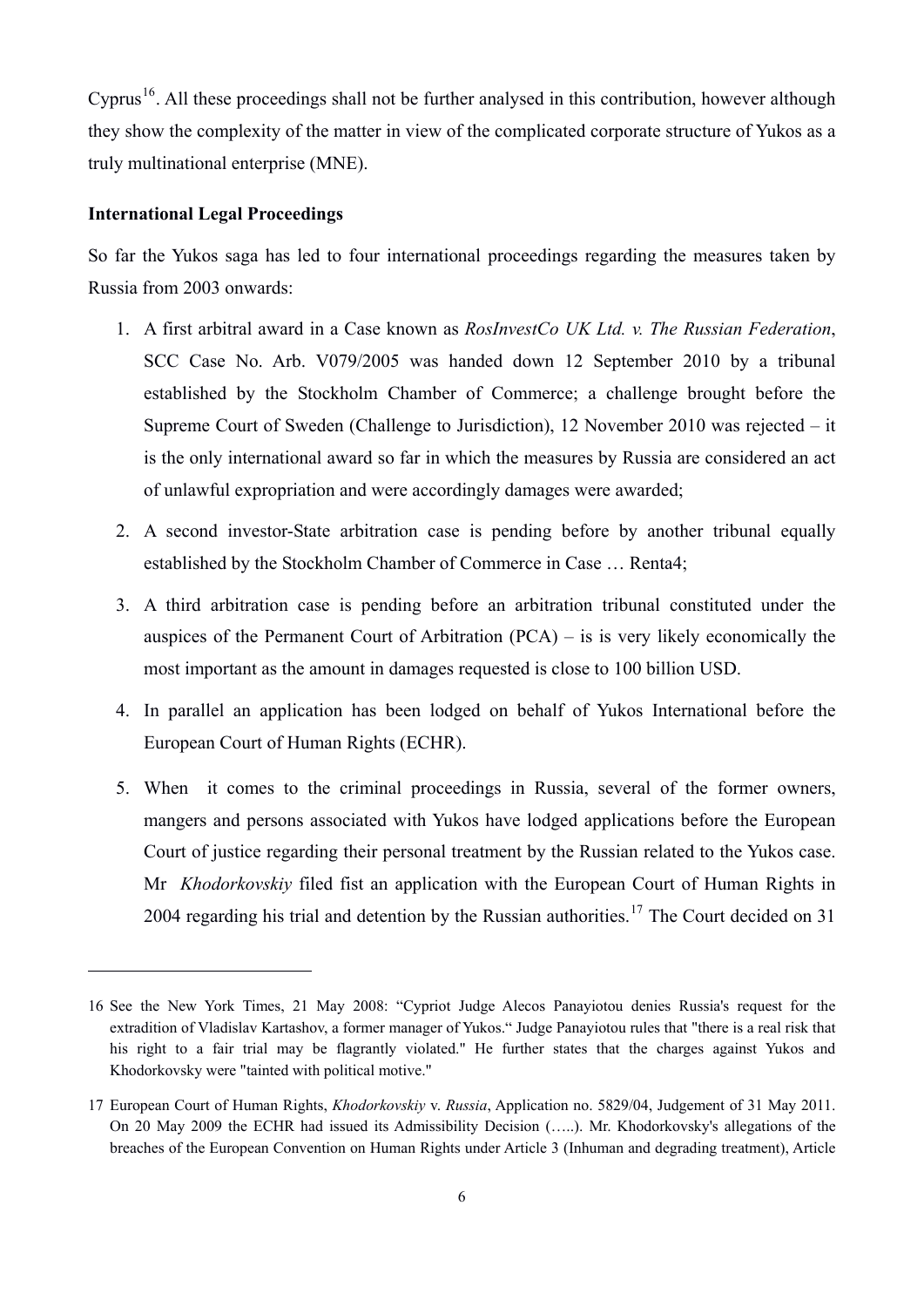May 2011 that Mr. Khodorkovsky did not prove his conviction for tax evasion and fraud were politically motivated (Article 18 ECHR) but that his trial and detention violated Articles 3 and 5 ECHR.<sup>[18](#page-7-0)</sup> Another application has not yet been treated (*Khodorkovskiy v. Russia* [no. 2], Application no. 11082/06). While the violations of Article 3 and 5 are of a more technical nature, the treatment of the Court regarding Article 18 is certainly interesting in view of the Yukos case as such and the findings of other tribunals and shall thus be treated in more detail below.

6. In parallel, *Platon Lebedev*, one of the top managers of the company who was equally convicted by Russian Courts in the aftermath of the tax proceedings against Yukos had lodged an application before the European Court of Human Rights (ECHR) lading to a judgement in which the Court found that Mr. Lebedev's had been detained illegally and was denied access to counsel, that hearings were conducted on his case without his attorneys present, that proceedings had been unlawfully delayed, and that the appeal process had been continually obstructed.<sup>[19](#page-7-1)</sup> A second application<sup>[20](#page-7-2)</sup> has been partly admitted by the Court. Apart from several issues relating to his treatment during trial and detention this application is interesting in view of the allegedly unforeseeable application of the tax law (Article 7 of the Convention) and the allegedly improper reasons for his criminal prosecution (Article 18

5 (Unlawful arrest and subsequent detention) and Article 18 (Political motivation of his arrest, detention and prosecution) were all admissible.

- <span id="page-7-0"></span>18 In particular, the Court found two violations of Article 3 as regards the conditions in which he was kept in court and in the remand prison after 8 August 2005; one violation of Article 5 § 1 (b) (lawfulness of detention for noncompliance with a lawful order) as regards his apprehension on 25 October 2003; one violation of Article 5 § 3 (length of detention) as regards the length of his continuous detention pending investigation and trial; and four violations of Article 5 § 4 (judicial review of the lawfulness of pre-conviction detention) as regards procedural flaws related to his detention.
- <span id="page-7-1"></span>19 See European Court of Human Rights, Case of *Lebedev* v. *Russia* (no. 1), Application no. 4493/04, Judgement of 25 October 2007. The Court found a number of procedural mistakes committed by the Russian courts, i.e. a violation of Article 5 § 1 (c) of the Convention on account of the applicant's unauthorised detention between 31 March and 6 April 2004; a violation of Article 5 § 4 of the Convention as regards the delays in the review of the detention order of 26 December 2003 by the Moscow City Court; a violation of Article 5 § 4 of the Convention on account of the delays in the review of the detention order of 6 April 2004 by the Moscow City Court; and a violation of Article 5 § 4 of the Convention on account of the absence of the applicant from the detention hearing on 8 June 2004.

<span id="page-7-2"></span><sup>20</sup> European Court of Human Rights, Case of *Lebedev* v. *Russia* (no. 2), Application 13772/05.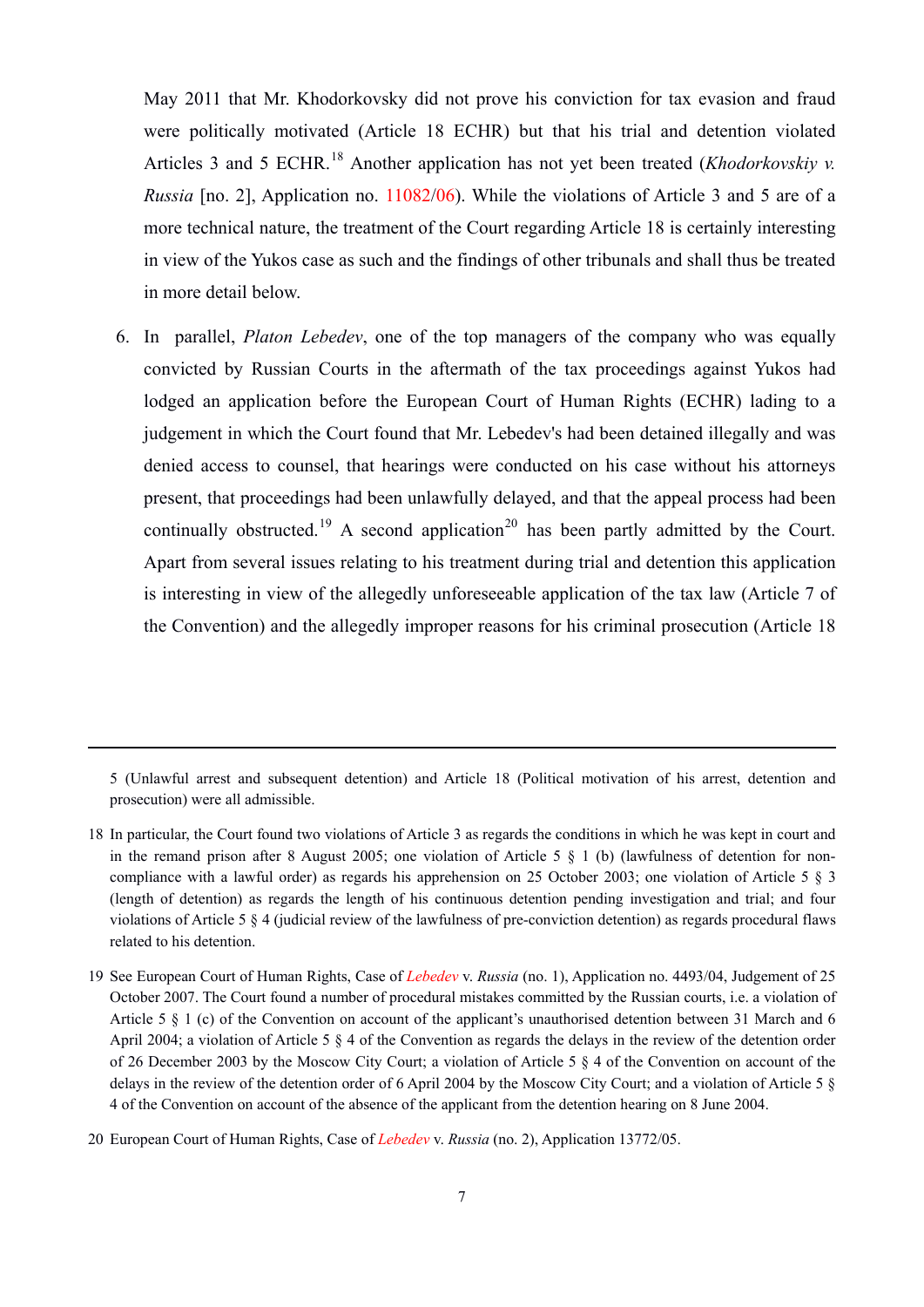of the Convention).<sup>[21](#page-8-0)</sup> At the time of the writing of this contribution no decision had been issued.

- 7. Furthermore, Mr *Vasiliy Georgiyevich Aleksanyan*, a former practising member of the Moscow Bar who had represented Mr Khodorkovskiy and Mr Lebedev, as one of their lawyers, in criminal proceedings before the ECHR launched himself an application before the ECHR in respect to his own treatment and conviction by Russian courts. He had also provided legal services to the oil company Yukos ("the company") in matters related to that company's application before this Court. His case was not yet treated due to missing documents in order to decide whether it is admissible.<sup>[22](#page-8-1)</sup>
- 8. Finally, *Alexei Pichugin*, one of Yukos security managers, had been convicted by Russian Courts of of having organized murders; he was reported to have also challenged these convictions as being part of a political conspiracy and lodged a respective application with the ECHR, although no documents in this respect can be found on the Court's portal.

### *RosInvestCo UK Ltd. v. The Russian Federation, SCC Case No. Arb. V079/2005*

 $\overline{a}$ 

The first known award relating to the Yukos case was launched in October 2005 under the Bilateral Investment Treaty concluded between the United Kingdom and the former Soviet Union<sup>[23](#page-8-2)</sup>. The case had led to the issuance of an award on jurisdiction in October  $2007<sup>24</sup>$  $2007<sup>24</sup>$  $2007<sup>24</sup>$  and then led to a final award on 12 September 2010 under the auspices of the Arbitration Institute of the Stockholm Chamber of Commerce.<sup>[25](#page-8-4)</sup>

<span id="page-8-0"></span><sup>21</sup> The latter point is of particular importance in view of the findings in the Case ECHR, *Khodorkovskiy* v. *Russia* (Applications no. 5829/04), Judgement of 31 May 2011.

<span id="page-8-1"></span><sup>22</sup> See ECHR, Partial Decision as to the Admissibility of Application no. 46468/06 by *Vasiliy Georgiyevich Aleksanyan*  against Russia, 24 January 2008.

<span id="page-8-2"></span><sup>23</sup> The USSR had ratified this Agreement by the Ordinance N 2199-I of the Supreme Soviet of the USSR of 29 May 1991.

<span id="page-8-3"></span><sup>24</sup> *RosInvestCo UK Ltd.* v. *The Russian Federation*, SCC Case No. Arb. V079/2005 (UK/Soviet BIT), Award on Jurisdiction, October 2007, available at:.http://ita.law.uvic.ca.

<span id="page-8-4"></span><sup>25</sup> *RosInvestCo UK Ltd. v. The Russian Federation*, SCC Case No. Arb. V079/2005 (UK/Soviet BIT), Final Award, 12 September 2010, available at:.http://ita.law.uvic.ca. For a full report see e.g. Lise Johnson, UK firm victorious in dispute with Russia, but damages much less than claimed, RosInvestCo UK Ltd. v. The Russian Federation, SCC Case No. Arb. V079/2005, Investment Treaty News, 7 April 2011, online at: http://www.iisd.org/itn/2011/04/07/awards-and-decisions-2/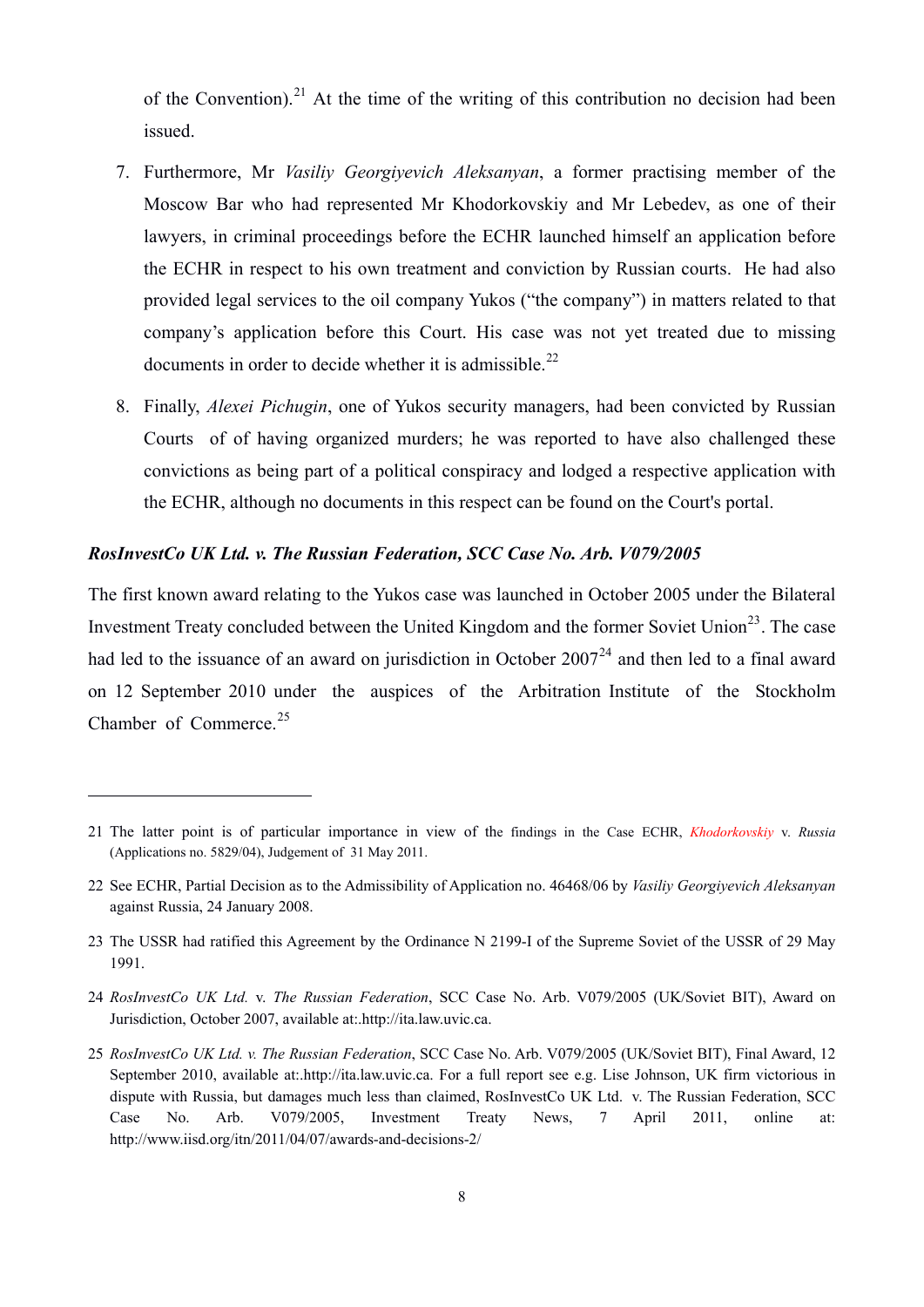The Case involved several procedurally interesting questions regarding the scope and definitions found in BITs[26](#page-9-0). Russia tried without success to challenge the arbitral decision regarding jurisdiction of October 2007 first before the Svea Court of Appeal[27](#page-9-1) and finally before the Supreme Court of Sweden, as the responsible appellate courts under Swedish law. Interestingly Russia had filed also a motion requiring the Swedish courts to ask the European Court of Justice for a preliminary ruling – which was however equally rejected[.28](#page-9-2)

With regard to the substantive questions as to whether Russia's behaviour in the proceedings against Yukos constituted a violation of the BIT, the awards war relatively clear and uncontroversial. RosInvestCo UK Ltd, a corporation established under English law brought a claim because the actions taken by Russia against Yukos had let to the share price of Yukos plummeting in 2005. The company had purchased a total of seven million shares in the company in late 2004, allegedly on the basis that the market had overestimated the risks to Yukos.

RosInvestCo UK Ltd basically argued that the tax assessments, penalties, and enforcement actions against Yukos led an expropriation of RosInvestCo UK Ltd's property. Russia held, that the measures were legitimate exercised as part of its police and taxation powers. With regard to this substantive question which is at the very heart of the Yukos saga and also at stake before other tribunals (and therefore the only interest of this contribution) the arbitral tribunal in the RosInvestCo UK Ltd case addressed the three issues whether the measures were (1) bona fide, (2) non-discriminatory, and (3) non-confiscatory.

In principle, the tribunal found in its award of 12 September 2010 that "some of Respondent's explanations and arguments [justifying its tax assessments and enforcement actions] seemed plausible,"[29](#page-9-3) that the 19 December 2004 auction appeared "to have been conducted within the limits

<span id="page-9-0"></span><sup>26</sup> In particular with regard to the use of MFN clauses and the import of more generous dispute settlement provisions in other treaties -potentially- including limitations found therein. See on this issue in general, Andreas R. Ziegler, Most-Favoured Nation (MFN) Treatment, in: August Reinisch (ed.), Standards of Investment Protection, Oxford University Press, Oxford, 2008, 29-86 and Andreas R. Ziegler, The Nascent International Law on Most-Favoured-Nation (MFN) Clauses in Bilateral Investment Treaties (BITs), in: Christoph Herrmann and Jörg Philipp Terhechte (eds), European Yearbook of International Economic Law 2010, 77-102.

<span id="page-9-1"></span><sup>27</sup> Decision of the Svea Court of Appeal dated 16 April 2009 in case No. Ö 9773-08.

<span id="page-9-2"></span><sup>28</sup> Decision of the Supreme Court of Sweden (Challenge to Jurisdiction), RosInvestCo *UK Ltd* v. *The Russian Federation* (Case No. Ö 2301-0912) of 12 November 2010, text in Swedish and an unofficial English translation available at: http://ita.law.uvic.ca.

<span id="page-9-3"></span><sup>29 §§ 97, 520, 524, 557, 567, 612.</sup>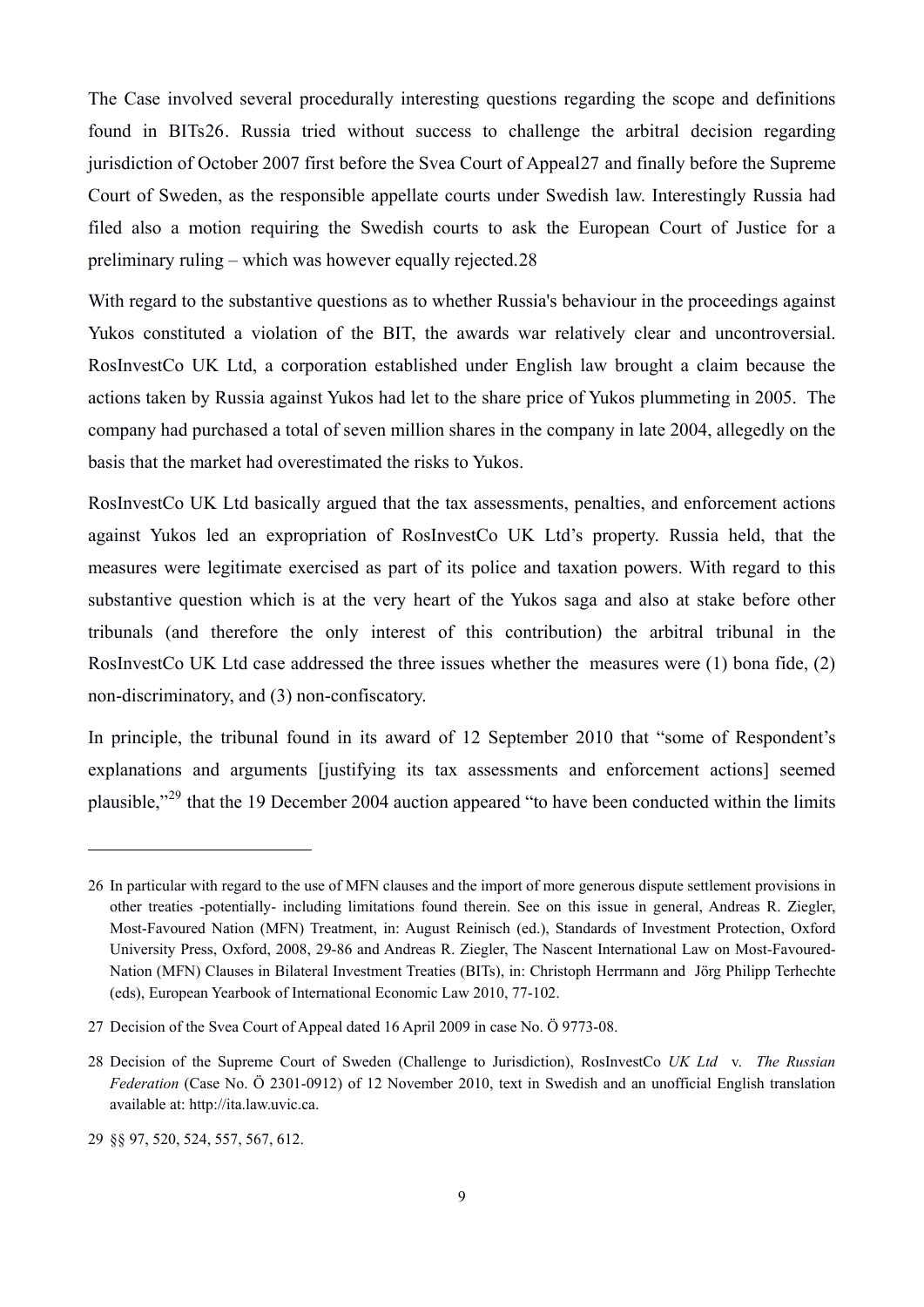of discretion awarded by Russian law."<sup>[30](#page-10-0)</sup> and that the subsequent bankruptcy auctions seemed consistent with Russian law and even "the higher standards to be applied under the [BIT]."<sup>[31](#page-10-1)</sup> Despite this finding the tribunal came to the conclusion that "Respondent's measures, seen in their *cumulative effect* towards Yukos" did not pass the test of being *bona fide,* non-discriminatory, and non-confiscatory, and therefore constituted an expropriation under the BIT.<sup>[32](#page-10-2)</sup> In particular, "the application of the tax law, the tax assessment on Yukos and the conduct of the auctions must be seen as a treatment which can hardly be accepted as bona fide".<sup>[33](#page-10-3)</sup> Here it was in particular the sudden change of attitude in the tax assessment which were considered as singling out Yukos and hardly objective and fair in view of their discriminatory character.<sup>[34](#page-10-4)</sup> As a result the tribunal found that in the absence of compensation, the Russian Federation had unlawfully expropriated RosInvestCo UK Ltd's property. The tribunal awarded the claimant 3.5 million USD in damages - a sum much lower than the 232.7 million USD asked for by the claimants.

When it comes to judicial dialogue is should be noted that the arbitrators in *RosInvestCo UK Ltd* cited the decision in parallel arbitration proceedings (*Renta 4 S.V.S.A. v. The Russian Federation)* on jurisdictional issues only – as those proceedings had not yet reached the state of the analysis of the merits when the RosInvestCo UK Ltd case was to be decided.[35](#page-10-5)

On the merits the following statements are of particular notice and may influence the finding of other courts:

 $\triangle$  On several instances the Tribunal expressed serious doubts as to the nature of the measures (taxation, auctions etc.), taken by Russia  $(\S$ § 498, 525, 557, 575 and 633).

 $\overline{a}$ 

<span id="page-10-3"></span>33 § 567.

<span id="page-10-0"></span><sup>30 § 522.</sup> 

<span id="page-10-1"></span><sup>31 § 535.</sup> 

<span id="page-10-2"></span><sup>32 §. 633;</sup> see also §§ 498, 525, 557, 575.

<span id="page-10-4"></span><sup>34 §§ 492</sup> ff, especially § 496.

<span id="page-10-5"></span><sup>35</sup> In *Renta 4 S.V.S.A. v. Russian Federation, Award on Preliminary Objections, 20 March 2009, Russia had asserted* essentially the same argument as in the RosInvestCo case regarding the impact of the Article 11 "taxation" exception *on the jurisdiction of the tribunal*. However, the *Renta* tribunal rejected it in no uncertain terms, declaring that "[t]o think that ten words appearing in a miscellany of incidental provisions near the end of the Danish BIT would provide a loophole to escape the central undertakings of investor protection would be absurd." (§ *74*) while the *RosInvestCo UK Ltd.* tribunal considered the question ultimately irrelevant and used another approach to find an expropriation irrespective of the carve out of tax measures. See § 271 of the award.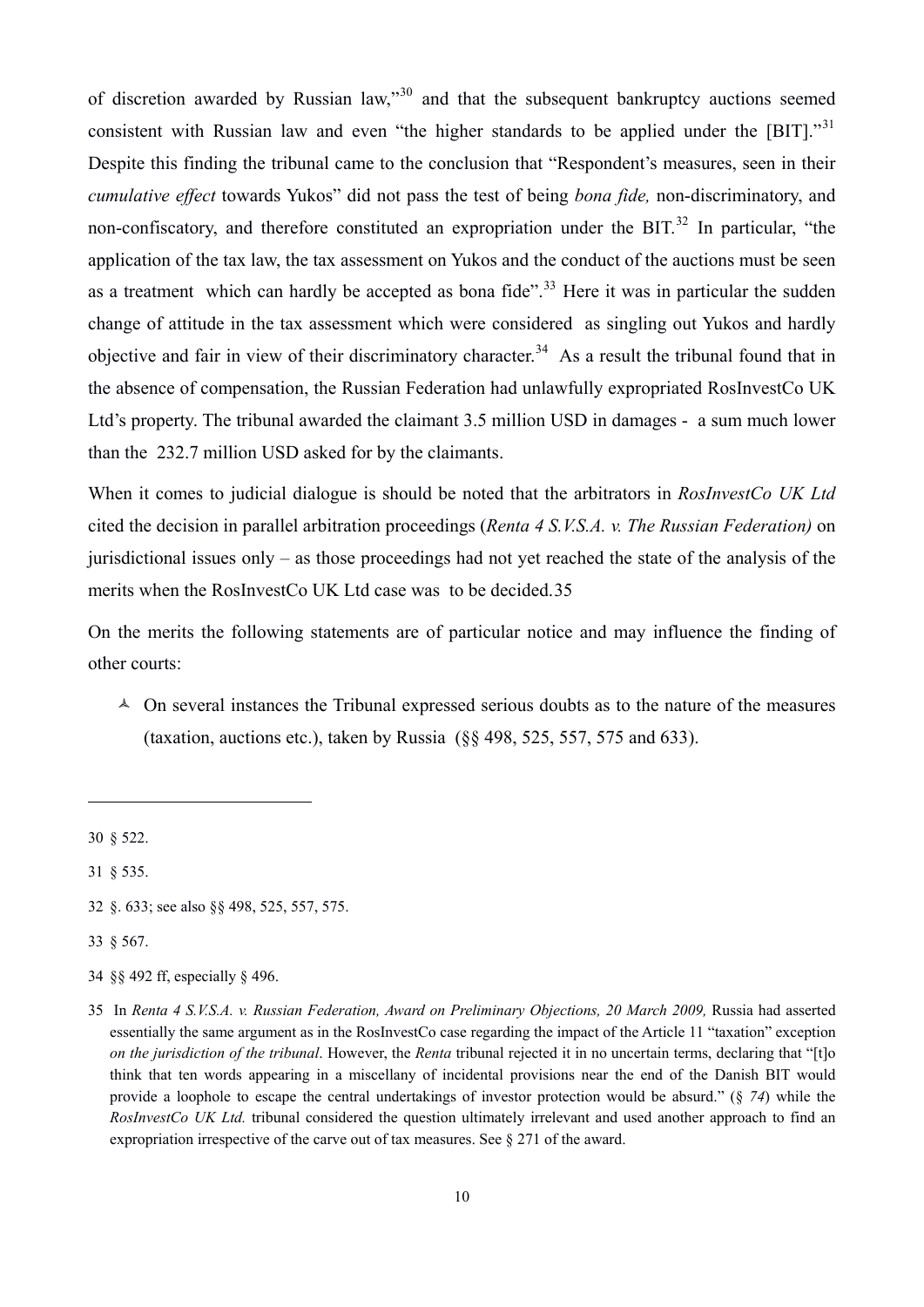- $\triangle$  The tribunal held "even though some of Respondent's explanations and arguments for the justification of the measures seem persuasive or at least plausible, there remain doubts whether the measures can be seen as *bona fide* and non-discriminatory."(§ 612)
- $\triangle$  The tribunal held "despite having used nearly identical tax structure, no other Russian oil company was subjected to the same relentless and inflexible attacks as Yukos. In the view of the Tribunal they can only be understood as steps under a common denominator in a pattern to destroy Yukos and gain control over the assets." (§ 621)

#### *Renta 4 S.V.S.A et al. v. Russian Federation***, SCC No. 24/2007**

 $\overline{a}$ 

Equally before the Arbitration Institute in Stockholm another foreign investor brought a request for investor-State arbitration relating to YUKOS- this time under the BIT between Spain and and the Soviet Union, entered into force on 28 November 1991. Seven Spanish investment funds – holders of Yukos' American Depositary Receipts, whose interests are represented by Renta 4 S.V.S.A. Managed to establish an arbitral tribunal through a respective request of 25 March 2007.<sup>[36](#page-11-0)</sup>

In its award on jurisdiction this tribunal referred to an important number of international decision – including the award on jurisdiction in *RosInvestCo UK Ltd*. [37](#page-11-1) As in the *RosInvestCo UK Ltd* Case at this stage the main issue was the use of the MFN clause and possible carve outs from jurisdiction<sup>[38](#page-11-2)</sup> – any questions relating to the treatment as such ans whether an unlawful expropriation had taken place were left for the merits phase. The Tribunal in its award on jurisdiction of 20 March 2009 came to the conclusion that "it has subject matter jurisdiction under Article 10 of the Spanish BIT to

<span id="page-11-0"></span><sup>36</sup> See for the procedural aspects and the time-line of the dispute until that date *Renta 4 S.V.S.A et al. v. Russian Federation*, SCC No. 24/2007 (Spain/Russia BIT), Award on Preliminary Objections, 20 March 2009. See also Timothy G. Nelson, Paul Mitchard QC, Karyl Nairn and David Kavanagh, New Arbitral Ruling in Yukos Case Exposes Possible Gaps in Bilateral Investment Treaty (BIT) Coverage for Managed Investment Funds - Important Lessons for Funds Investing in Emerging Markets or Volatile Countries, in: Russia/Eurasia Executive Guide 2009, 2010, available online at: http://www.skadden.com/content/Publications/Publications1841\_0.pdf.

<span id="page-11-1"></span><sup>37</sup> *Renta 4 S.V.S.A et al. v. Russian Federation*, SCC No. 24/2007 (Spain/Russia BIT), Award on Preliminary Objections, 20 March 2009 § 48 of the Award.

<span id="page-11-2"></span><sup>38</sup> On this issue see Andreas R. Ziegler, The Nascent International Law on Most-Favoured-Nation (MFN) Clauses in Bilateral Investment Treaties (BITs), in: Christoph Herrmann und Terhechte, Jörg Philipp (eds.), European Yearbook of International Economic Law 2010, 77-102 and most recently August Reinisch, How Narrow are Narrow Dispute Settlement Clauses in Investment Treaties ? Journal of International Dispute Settlement, vol. 2, no. 1, 2011, 115- 174.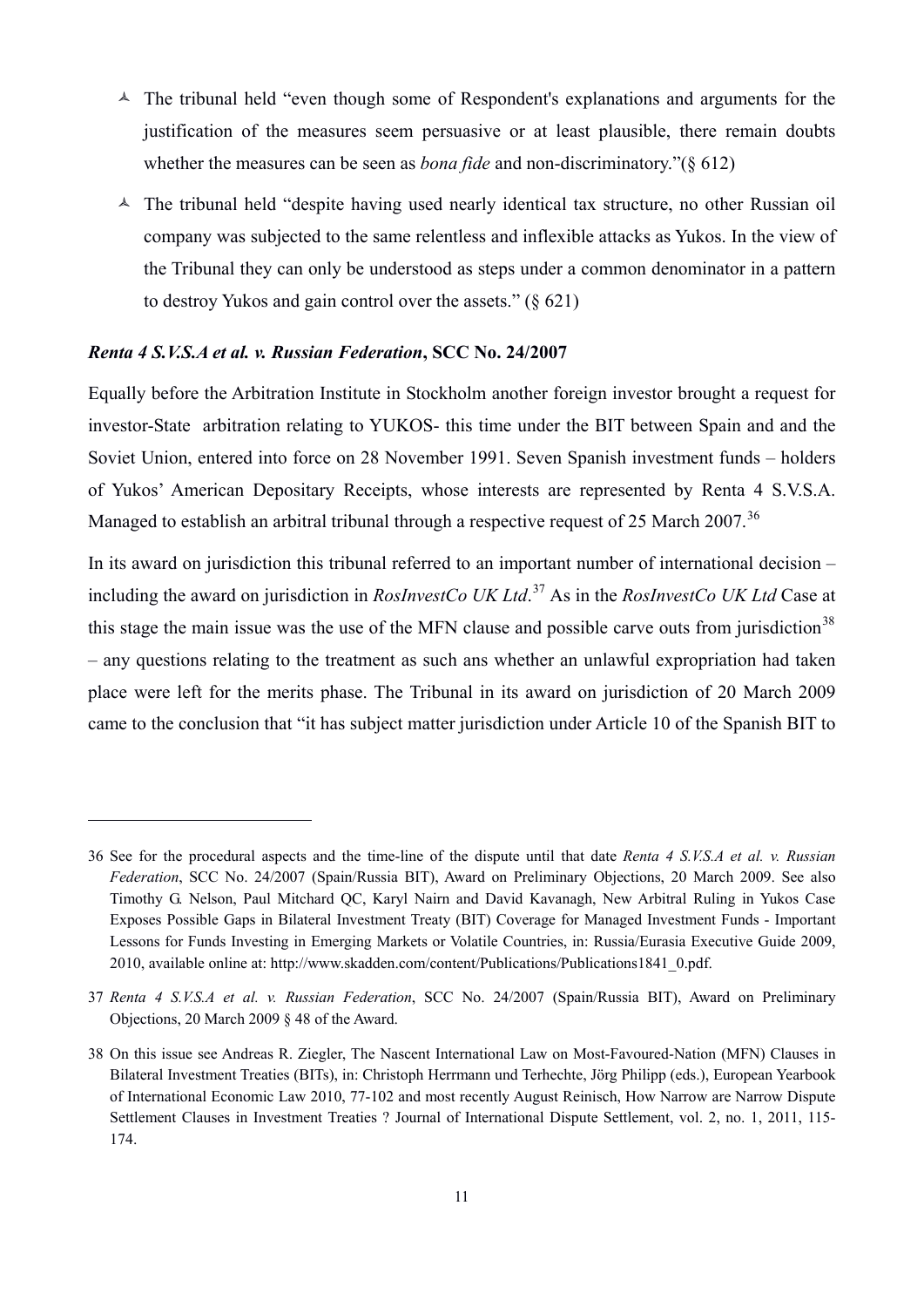decide whether compensation is due by virtue of claims of expropriation raised in this arbitration".[39](#page-12-0) The awards on the merits is still outstanding.

# **PCA, Yukos Universal Ltd. [Isle of Man] v. Russian Federation ["Yukos Universal"(pending)**

In parallel, a third arbitral tribunal was constituted under UNCITRAL Arbitration Rules before the Permanent Court of Arbitration (Yukos Universal Ltd. [Isle of Man] v. Russian Federation ["Yukos Universal"], as foreseen in Article 26 of the Energy Charter Treaty (ECT) following a request by claimants of 3 February 2005.[40](#page-12-1) This tribunal released an interim award on jurisdiction and admissibility on 20 November 2009.<sup>[41](#page-12-2)</sup> The arbitrators came to the conclusion that the tribunal had jurisdiction.<sup>[42](#page-12-3)</sup> Apart from the highly controversial question of general international law, as to whether Russia was bound by the ECT despite never having ratified it<sup>[43](#page-12-4)</sup> - the main point before the

<span id="page-12-0"></span><sup>39</sup> *Renta 4 S.V.S.A et al. v. Russian Federation*, SCC No. 24/2007 (Spain/Russia BIT), Award on Preliminary Objections, 20 March 2009 § 155 of the Award.

<span id="page-12-1"></span><sup>40</sup> See PCA Case No. AA 227, In the Matter of an Arbitration before a Tribunal Constituted In accordance with Article 26 of the Energy Charter Treaty and the UNCITRAL Arbitration Rules 1976, between Yukos Universal Limited (Isle of Man and the Russian Federation, Interim Award on Jurisdiction and Admissibility, 30 November 2009. On the same day the PCA issued other two decisions in a triplet case: PCA Case No. AA 226, In the Matter of an Arbitration before a Tribunal Constituted In accordance with Article 26 of the Energy Charter Treaty and the UNCITRAL Arbitration Rules 1976, between Hulley Enterprises Limited (Cyprus) and the Russian Federation, Interim Award on Jurisdiction and Admissibility, 30 November 2009 and PCA Case No. AA 228, In the Matter of an Arbitration before a Tribunal Constituted In accordance with Article 26 of the Energy Charter Treaty and the UNCITRAL Arbitration Rules 1976, between Veteran Petroleum Limited (Cyprus) and the Russian Federation, Interim Award on Jurisdiction and Admissibility, 30 November 2009. All three decisions were published in the beginning of February 2010 and are available at the ECT website: http://www.encharter.org/index.php?id=213&L=1%2F%2F%2F%5C%5C%5C.

<span id="page-12-2"></span><sup>41</sup> See on this award Chiara Giorgetti, The Yukos Interim Awards on Jurisdiction and Admissibility Confirms Provisional Application of Energy Charter Treaty, ASIL Insights, vol. 14, issue 23, 3 August 2010; Paul M. Blyschak, Yukos Universal v. Russia: Shell Companies and Treaty Shopping in International Energy Disputes, Spring, 2011, 10 Rich. J. Global L. & Bus. 179; and Piotr Szwedo, Case Comment: (Former) Yukos v. Russian Federation before the Permanent Court of Arbitration , available at:http://www.research.kobe-u.ac.jp/gsicspublication/jics/szwedo\_18-2.pdf and Brenden Marino Carbonell, Concerning the Kremlin: Defending Yukos and TNK-BP from Strategic Expropriation by the Russian State, University of Pennsylvania Journal of Business Law, vol. 12, 2010, 257.

<span id="page-12-3"></span><sup>42</sup> In its Award of 30 November 2009, the Arbitral Tribunal constituted under the PCA ruled that the Russian Federation was bound by the Energy Charter Treaty (ECT) despite the fact that the Treaty had not been ratified by the Russian Duma. The Tribunal also held that the Yukos majority shareholders were entitled to the Treaty's protection.

<span id="page-12-4"></span><sup>43</sup> On this issue, among others Alex M. Niebruegge, Provisional Application of the Energy Charter Treaty: The Yukos Arbitration and the Future Place of Provisional Application in International Law, Chicago Journal of International Law, vol. 8, 2007, 355.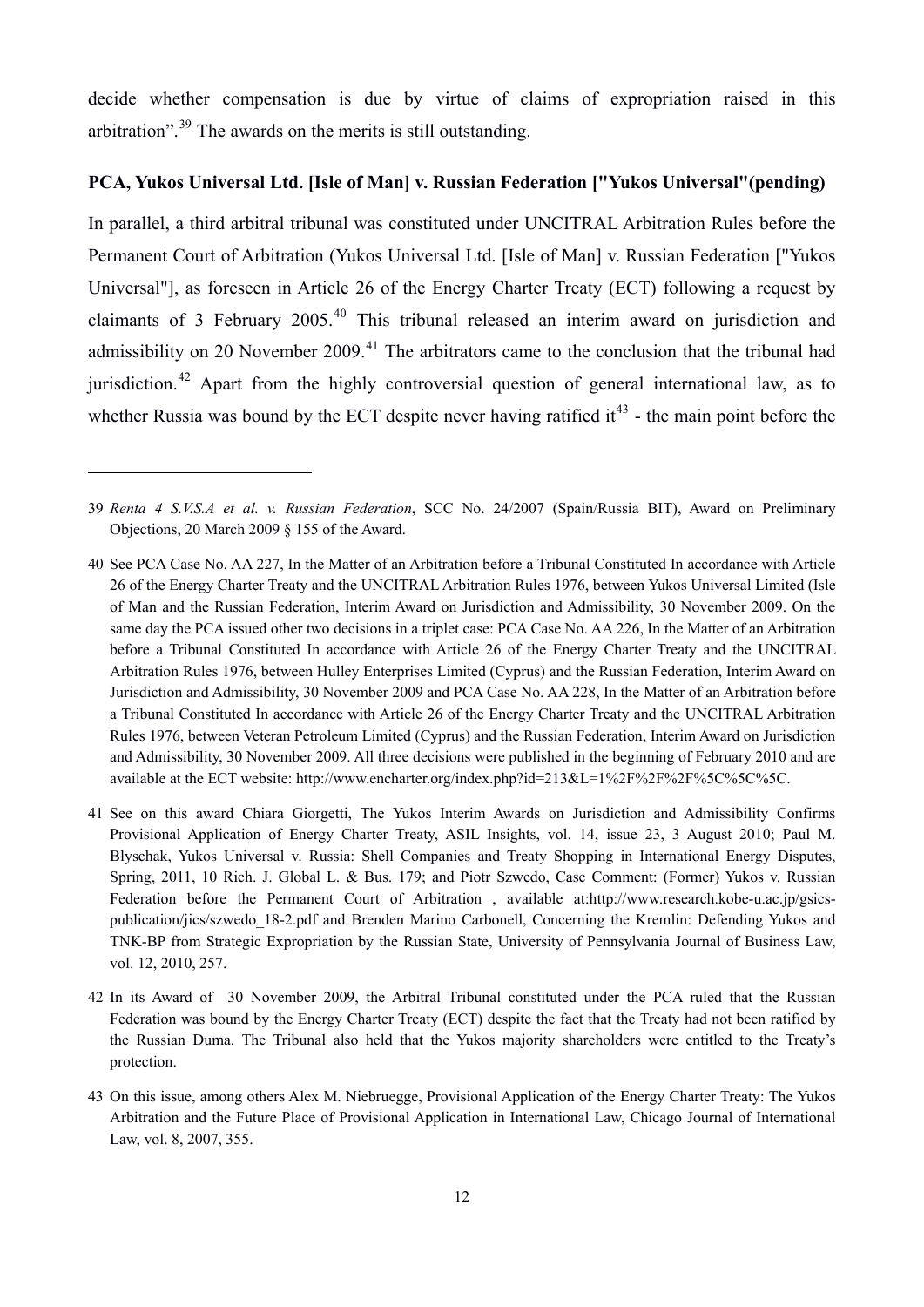tribunal will be again the question whether Yukos Universal has been the victim of an unlawful expropriation. Technically the proceedings before the PCA relate to three different disputes brought by three different claimants. Accordingly the tribunal published three decisions. However, the texts of the awards differ only in the parts concerning the ownership and control of investment by three claiming enterprises (parts VIII.B. and C.3.) and in the rest are identical.<sup>[44](#page-13-0)</sup> The Claimants, are two GML subsidiaries (Hulley Enterprises and Yukos Universal), and Veteran Petroleum, the pension fund for the benefit of former Yukos employees.

#### **ECHR:** *OAO Neftyanaya Kompaniya Yukos* **v.** *Russia (Application 14092/04)*

On 23 April 2004, shortly after the company had received the revised tax assessments the management of the Yukos Oil Company submitted an application to the European Court of Human Rights claiming in particular a violation of Article 6 ECHR (right to a fair trial) and Article 1 of Protocol No. 1 (protection of property). The management questioned on behalf of the company the lawfulness and proportionality of the 2000-2003 tax assessments and their subsequent enforcement, including the forced sales of its assets.<sup>[45](#page-13-1)</sup> Only on 29 January 2009 the European Court of Human Rights court declared the Yukos application admissible<sup>[46](#page-13-2)</sup> The hearing on merits in these proceedings took place on 4 March 2010. The decision on this case was expected for late in 2010 but has not yet been handed down.

The ECHR declared on 29 January 200 that the Yukos case was admissible for further examination regarding complaints that:

- $\triangle$  the company was taxed unlawfully in respect of liabilities asserted against no other taxpayer in Russia and which were wholly unknown to Russian law before the Yukos case;
- $\lambda$  that this taxation and its enforcement amounted to the disguised expropriation of the company and its assets;

<span id="page-13-0"></span><sup>44</sup> See also Piotr Szwedo, Case Comment: (Former)Yukos v. Russian Federation before the Permanent Court of Arbitration , available at: http://www.research.kobe-u.ac.jp/gsics-publication/jics/szwedo\_18-2.pdf, note 1.

<span id="page-13-1"></span><sup>45</sup> In addition violations of Articles 1 (obligation to respect human rights), Article 7 (no punishment without law), 13 (right to an effective remedy), 14 (prohibition of discrimination) and 18 (limitation on use of restrictions on rights) of the European Convention of Human Rights were submitted. See the Press release issued by the Registrar (of the European Court of Human Rights), Chamber Hearing in OAO Neftyanaya Kompaniya Yukos v. Russia, 4 March 2010, available at: http://cmiskp.echr.coe.int.

<span id="page-13-2"></span><sup>46</sup> See European Court of Human Rights, Decision as to the Admissibility of Application no. 14902/04 by OAO Neftyanaya Kompaniya Yukos against Russia, of 29 January 2009 available online at: http://cmiskp.echr.coe.int.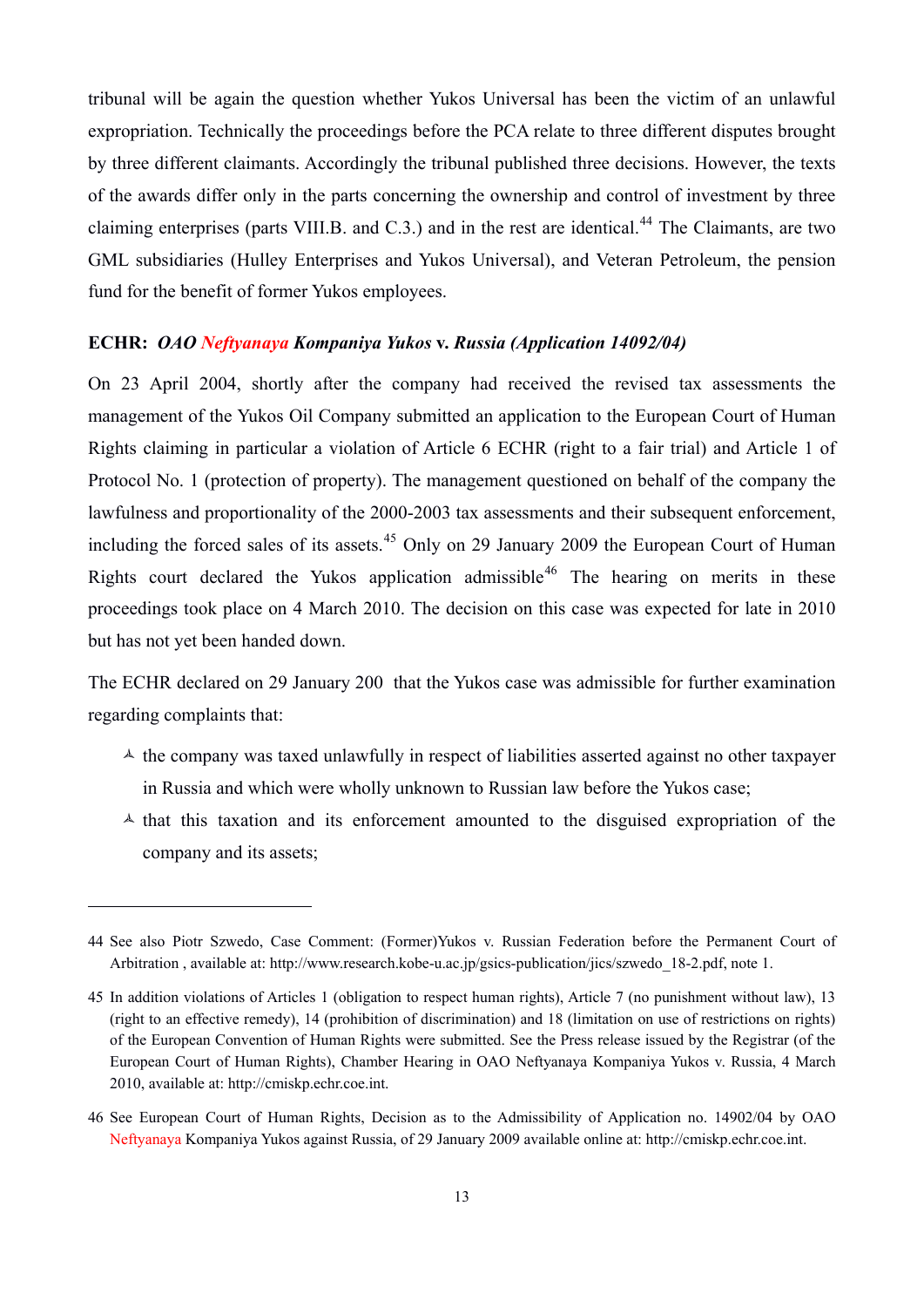$\triangle$  and that these measures singled the company out for special treatment in a discriminatory and abusive way.

# **ECHR:** *Khodorkovskiy* **v.** *Russia* **(Applications no. 5829/04***)*

Among all the applications lodged before European Court of Human Rights relating to the treatment of natural persons by Russia in the Yukos case, only one of them lodged by Mr Khodorkovskiy has led to a statement by the Court regarding question whether the criminal proceedings base on the tax assessments were politically motivated. While the question is certainly not identical with the one relating to the expropriation allegations regarding Yukos as such, it may still be interesting to compare this decision and the statements made so far in the arbitral proceedings. This is also underlined by the argument brought forwards in the case by the applicant that "the entire criminal prosecution of Yukos managers, including himself, had been politically and economically motivated."[47](#page-14-0) He had invited the Court

"to consider the facts surrounding his business and political activities, as well as the major policy lines adopted by the President's administration at the relevant time. Indeed, those facts cannot be ignored. In particular, the Court acknowledges that the applicant had political ambitions which admittedly went counter to the mainstream line of the administration, that the applicant, as a rich and influential man, could become a serious political player and was already supporting opposition parties, and that it was a Stateowned company which benefited most from the dismantlement of the applicant's industrial empire."<sup>[48](#page-14-1)</sup>

Procedurally the violation of Article 18 – as it is the case with certain other guarantees can only be invoked with regard to the violation of the specific guarantees of the ECHR. In this respect the question for the ECHR was whether the political and economic foundations of the Yukos proceedings in Russia had led to a violation of Article 5 (right to a fair criminal trial) of the applicant.<sup>[49](#page-14-2)</sup> Nevertheless, this analysis allows, in principle for an assessment of the arbitrariness and/or the real motives behind the violation of an applicants rights.

<span id="page-14-0"></span><sup>47 § 254</sup> of the Judgement.

<span id="page-14-1"></span><sup>48 § 257.</sup> 

<span id="page-14-2"></span><sup>49</sup> See e.g. *Gusinskiy v. Russia*, no. 70276/01, § 75, ECHR 2004-IV.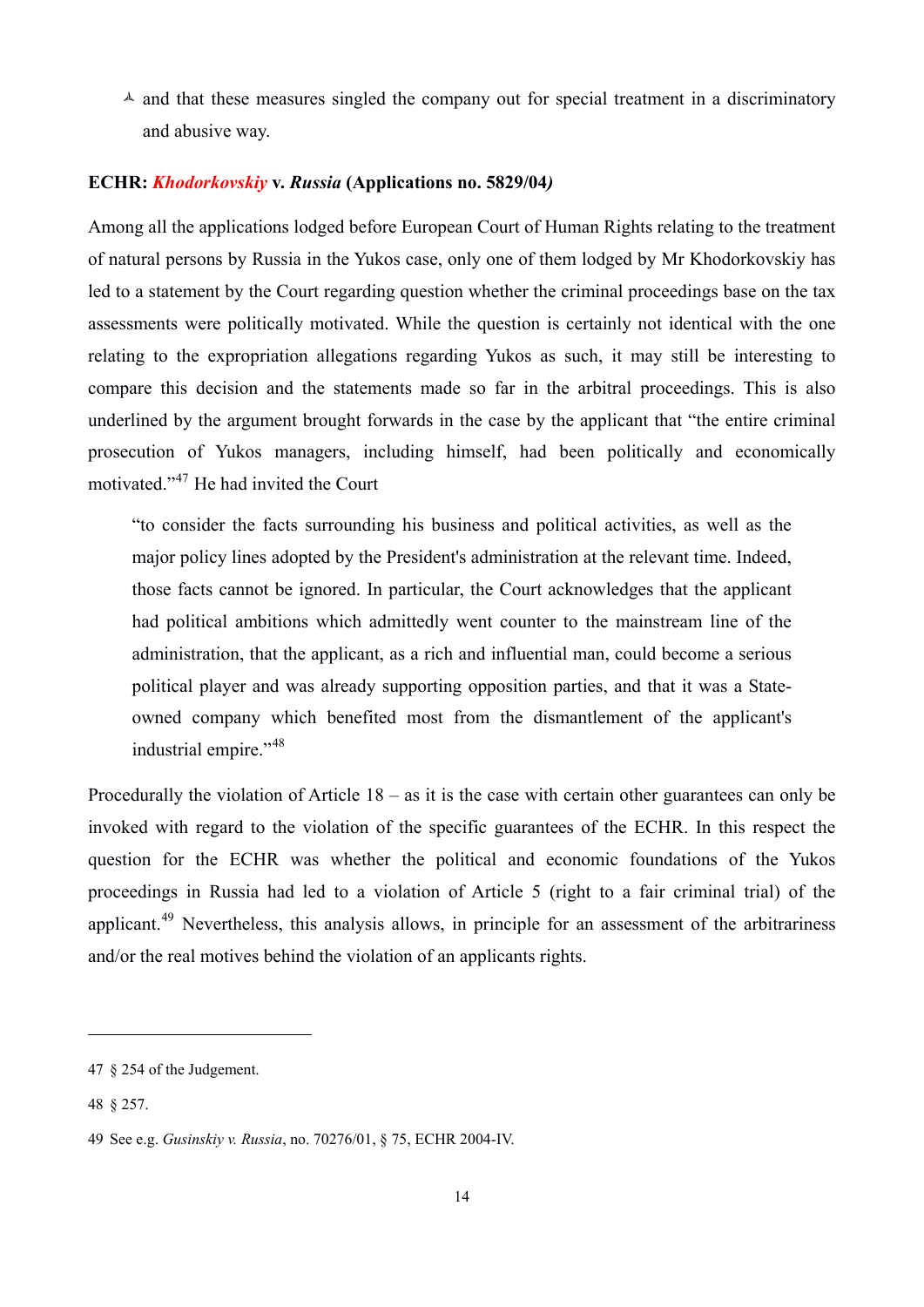It seems from the part of the judgement related to this analysis that the Court was highly aware of this connection – and of the political repercussions the respective finding would have. In particular, the Court underlined the high threshold under the Convention that an applicant has to meet to prove a violation of Article 18:

"The Court reiterates that the whole structure of the Convention rests on the general assumption that public authorities in the member States act in good faith. Indeed, any public policy or an individual measure may have a 'hidden agenda', and the presumption of good faith is rebuttable. However, an applicant alleging that his rights and freedoms were limited for an improper reason must convincingly show that the real aim of the authorities was not the same as that proclaimed (or as can be reasonably inferred from the context). A mere suspicion that the authorities used their powers for some other purpose than those defined in the Convention is not sufficient to prove that Article18 was breached. […] When an allegation under Article18 is made the Court applies a very exacting standard of proof; as a consequence, there are only few cases where the breach of that Convention provision has been found. […] Particularly, the Court notes that there is nothing in the Court's case-law to support the applicant's suggestion that, where a *prima facie* case of improper motive is established, the burden of proof shifts to the respondent Government. The Court considers that the burden of proof in such a context should rest with the applicant."<sup>[50](#page-15-0)</sup>

The assumption of good faith on behalf of the State parties seems particularly interesting when compared to the "*bona fide*" assessment made by the *Renta 4* Arbitral Tribunal and deserves certainly closer scrutiny.[51](#page-15-1) The ECHR did not refer to the Renta 4 judgement itself and from the Judgement it is not even clear whether the Court found that this and other investor-State arbitration procedures were relevant for its own decision. It should be noted that the application at stake in these proceedings related only to the detention and treatment of the accused during the period prior to the convictions for fraud and tax evasion. It was therefore not possible for the applicant to prove in detail while the accusations and the conviction relating to the tax proceedings as such could have been a contrary to "bona fide" as it was the case in the Renta 4 case.

<span id="page-15-0"></span><sup>50 §§ 255</sup> and 256.

<span id="page-15-1"></span><sup>51</sup> See above.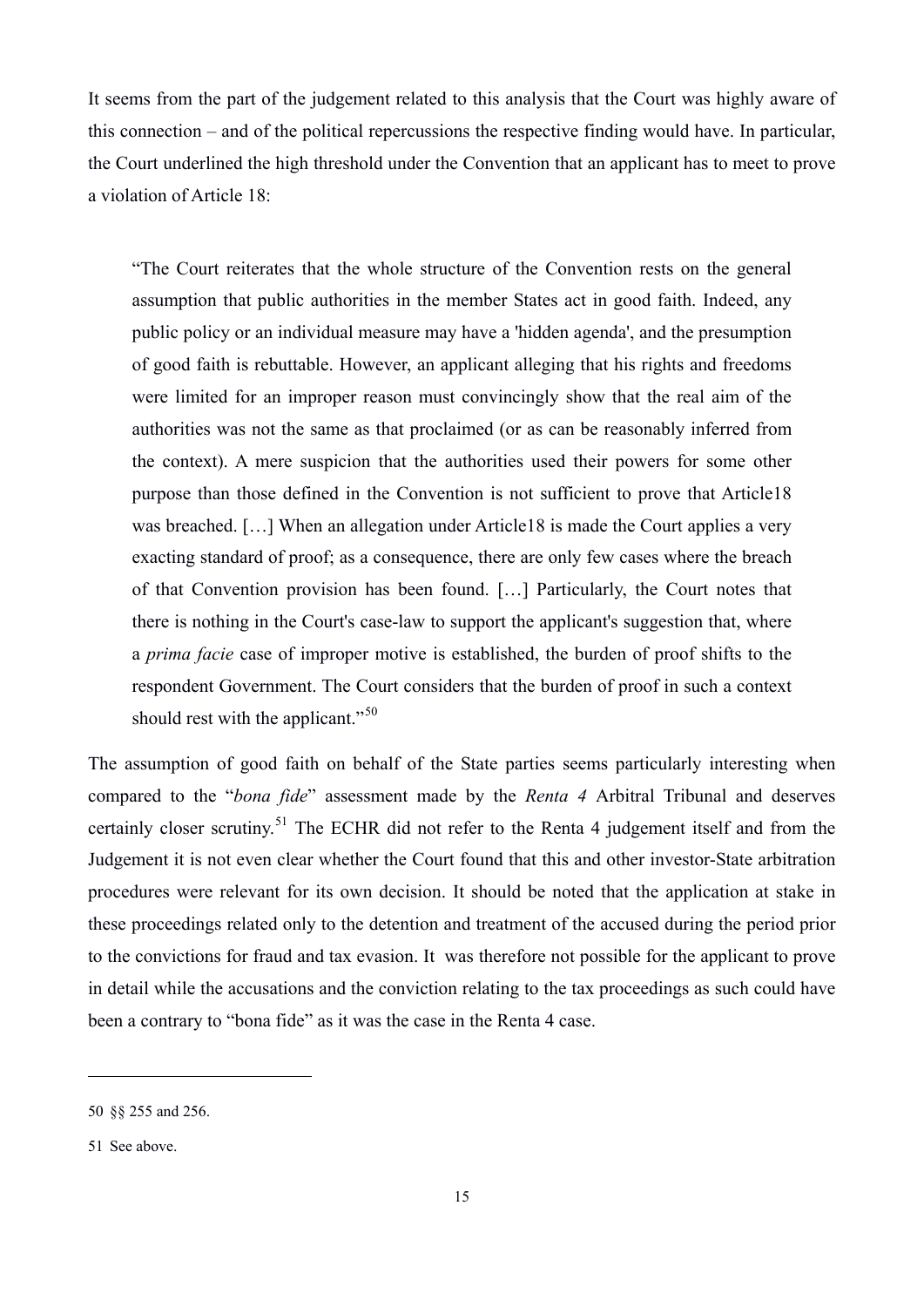The Court did however refer to the domestic decisions regarding several extradition and injunction procedures:

"[..]the Court turns to the findings of several European courts in the proceedings involving former Yukos managers and Yukos assets. Those findings are probably the strongest argument in favour of the applicant's complaint under Article 18 of the Convention. However, the evidence and legal arguments before those courts might have been different from those in the case under examination. More importantly, assuming, that all courts had the same evidence and arguments before them, the Court reiterates that its own standard of proof applied in Article 18 cases is very high and may be different from those applied domestically. The Court admits that the applicant's case may raise a certain suspicion as to the real intent of the authorities, and that this state of suspicion might be sufficient for the domestic courts to refuse extradition, deny legal assistance, issue injunctions against the Russian Government, make pecuniary awards, etc. However, it is not sufficient for this Court to conclude that the whole legal machinery of the respondent State in the present case was *ab intio* |sic] misused, that from the beginning to the end the authorities were acting with bad faith and in blatant disregard of the Convention."<sup>[52](#page-16-0)</sup>

#### **Conclusion**

It may be too early to to draw conclusions from the *Yukos* saga for the fragmentation debate of international law. Apart from the fact that the decentralized system of investor-State arbitration may lead to parallel proceedings, forum shopping and incoherence<sup>[53](#page-16-1)</sup>, the overlap of various sub-system like trade, investment, human rights and others has become an issue of legal debate.

Several awards relating to the behaviour of Russia between 2003 and 2007 are still outstanding. Several of them will have to answer – in one way or another - the questions as to whether the the company was taxed lawfully and in a non-discriminatory way, whether the ultimate goal was

<span id="page-16-0"></span><sup>52 § 260.</sup> 

<span id="page-16-1"></span><sup>53</sup> See e.g. among the many publications most recently Paul Michael Blyschak, Access and advantage expanded: *Mobil Corporation v Venezuela* and other recent arbitration awards on treaty shopping, Journal of World Energy Law and Business, vol. 4, no.1,2011, 32-39 and Franck, Susan D., The ICSID Effect? Considering Potential Variations in Arbitration Awards (May 15, 2011). Virginia Journal of International Law, Vol. 51, No. 4, 2011; Washington & Lee Legal Studies Paper No. 2011-9. Available at SSRN:<http://ssrn.com/abstract=1842164>and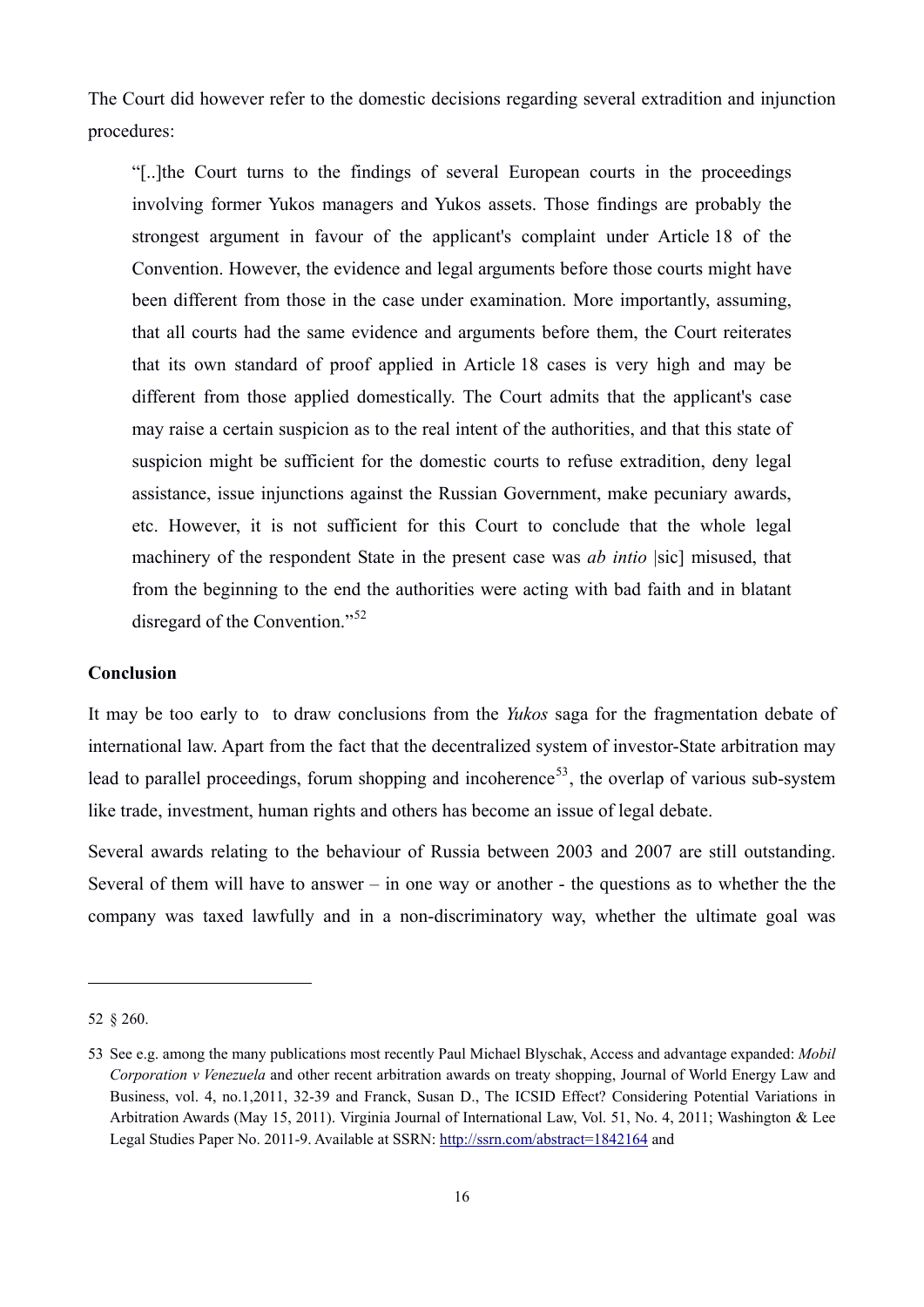economic and political. The two final awards presented here as overlapping may not be the most appropriate for comparison and answering this question. While in *RosInvestCo UK Ltd.* the expropriation of a UK-investor as a result of the liquidation of Yukos was at stake, in the Khodorkovskiy case the treatment of the applicant as such had to be analysed. While there is an assumption that the two decisions should not be completely unrelated, both tribunals made it quite clear that they were operating under very specific assumptions that may justify the result.

The ECHR with regard to Article 18 underlined that the European Convention on Human Rights operates under the assumption that public authorities in the member States act in good faith and – implicitly- that it may not be possible with regard to specific acts (here the violations of Articles 3 and 5 ECHR) towards and individual to show that the "legal machinery"of a State "was *ab initio* misused".

In the arbitral award handed down in *RosInvestCo UK Ltd.* Is also rather peculiar. The tribunal reiterates several times that each action taken separately seems plausible and as within the limits of discretion grated to the Contracting Parties of the BIT. At the same time the "Respondent's measures, seen in their *cumulative effect* towards Yukos" do not pass the test of being *bona fide,* non-discriminatory, and non-confiscatory, and therefore constituted an expropriation under the BIT. Here the Tribunal assesses the measures taken by Russia as a whole and as to whether they may constitute an expropriation.

And yet, it is is not self-evident that the Tribunals come to the mentioned conclusions in view of the background and the underlying facts. This is not to say that they are not at ease with each other or even contradictory. As mentioned, the context is different, and maybe most importantly the legal threshold to assume that the behaviour is arbitrary or politically or economically motivated may be to different. One could thus not easily call the two in these proceedings 'competing' international mechanisms for the settlement of disputes originating from the same factual background.<sup>[54](#page-17-0)</sup> However, one may certainly notice that the ECHR has not referred to the arbitral award in *RosInvestCo UK Ltd*. v. *The Russian Federation*. This can be explained by the different characters

<span id="page-17-0"></span><sup>54</sup> Such as more commonly discussed with regard to different trade mechanisms, different investment mechanisms or even overlaps between trade and investment; see most recently, among many others, Leonila Guglya, The Interplay of International Dispute Resolution Mechanisms: the Softwood Lumber Controversy, Journal of International Dispute Settlement, vol. 2, no.1, 2011, 175-207 and Andreas R. Ziegler, Do the Existing Overlaps and Potential Incoherences Between the Dispute Settlement Procedures in BITs, RTAs and the WTO Threaten the Integrity of International Economic Law ? NCCR Trade Regulations Working Paper, forthcoming.